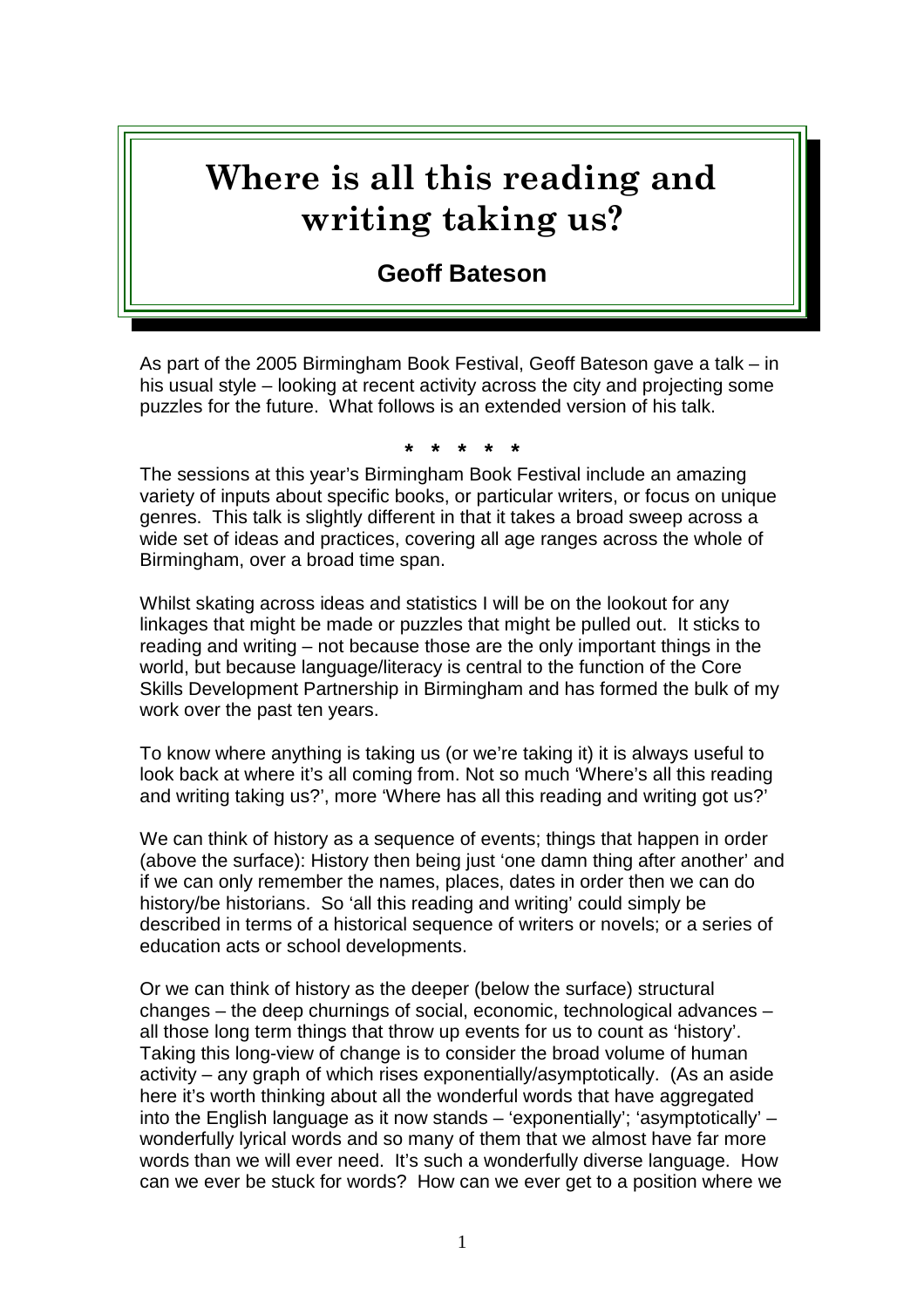have nothing to say or to write? How come that some people can't find the right words?)



With this kind of chart, where everything gets piled up at one end – you know the kind: 'if all human existence were a day, all of this reading/writing activity would be crushed into the last hour' – the problem is needing to stretch that last crowded part out to be able to see what's going on. One way is to use a logarithmic scale for time – one where one division  $= 10$  years, the next division = 10<sup>2</sup> years (100 years); the next division = 10<sup>3</sup> (1,000) years; then 10<sup>4</sup> (10,000 years), and so on.



On this scale:

tens of thousands of years ago:

Proto writing. All the squiggles and smudges that accompanied cave paintings in Europe; rock art in African deserts; shapes poked into drying river beds. There's no way of going back into the minds of those early mark-makers.

• thousands of years ago: Writing as we might recognise it. Those early discoveries of pigments that would permanently stain papyrus or flattened leaves or early paper when applied with a brush or a quill or a pointed stick.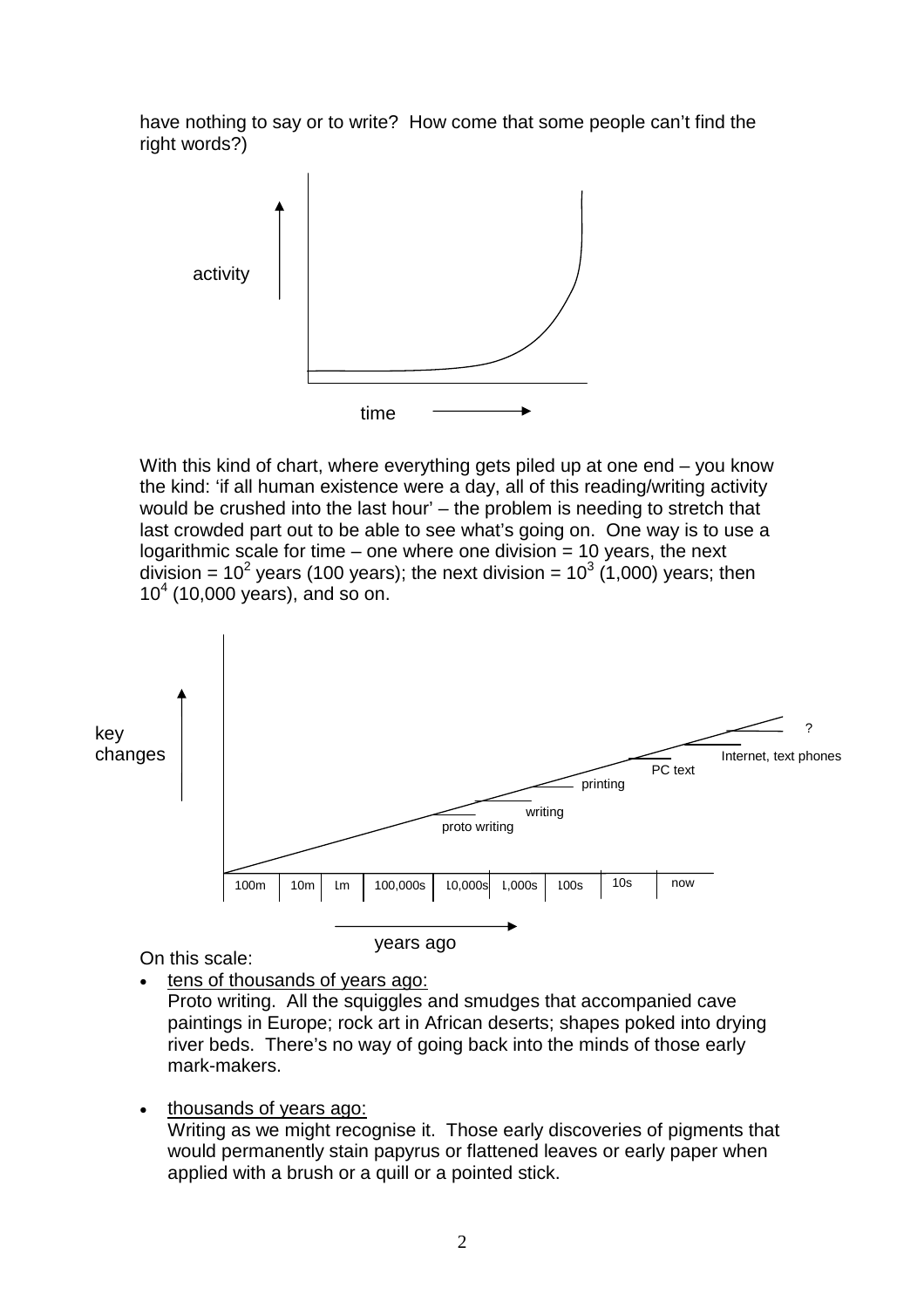Writing that allowed for codified forms, alphabets, symbols across a whole culture – but which also carried the style of the writer.

The culmination of this might be the image of the monk working laboriously over years on an illustrated manuscript. The laying down of ideas into set forms that people would come to refer to – that would be lodged in secure abbeys and certain people allowed access via approved intermediaries.

## hundreds of years ago:

Printing. Set pieces of writing, with set order, punctuation etc. The difference now being the idea of portability – that people could run off their copy and carry it round with them, can refer to it anywhere, at any time. The idea that texts would go to people (not people come to the text). That text could be quickly done in large volumes – that reading (and to an extent writing) would be popularised.

Even more recent inventions such as the typewriter can be thought of as belonging to this part of the spectrum. A typewriter, after all, is simply a portable printing press where each letter can be called into place at a time for it to print its shape into paper. Electric typewriters simply provided a less energetic means of doing this. This stage of development covered the period from the late middle ages up to very recently (almost at the stroke of midnight on our 'if all of this were one day' chart).

## • tens of years ago

In the 1960s I was programming a computer. This involved writing hundreds of lines of simple instructions, typing these one-by-one onto punched cards – taking the stack of cards (carefully keeping them in order and out of the rain) to be handed in to a receptionist hatch on the outside of the air-conditioned room set aside to house the valve-operated computer. Three days later I would go back to collect my print out which all too often was not the hundreds of sheets I expected but a single sheet saying 'error at line 43 – retype programme and resubmit'. Hardly a means of writing large volumes of text!

By the 1980s I was using a home ZX81 – a computer with the memory space of a not very bright ant. Every time you wanted to use it you could load a programme on from a tape cassette. It's ultimate achievement was being able to play a slow game of tennis where a white dot could move across the screen and ricochet off a vertical line that served as a racquet.

In terms of writing, the first real 'writer's machine' was the early Amstrad – with its green text on screen and a system of saving work on floppy disk (except that even the shortest piece of writing seemed to produce a 'diskfull' message).

Nowadays I can produce text that will work an almost any other machine in the world; can change the size, layout etc with one click of the mouse; can store all the writing I've ever done on a memory stick that will fit into my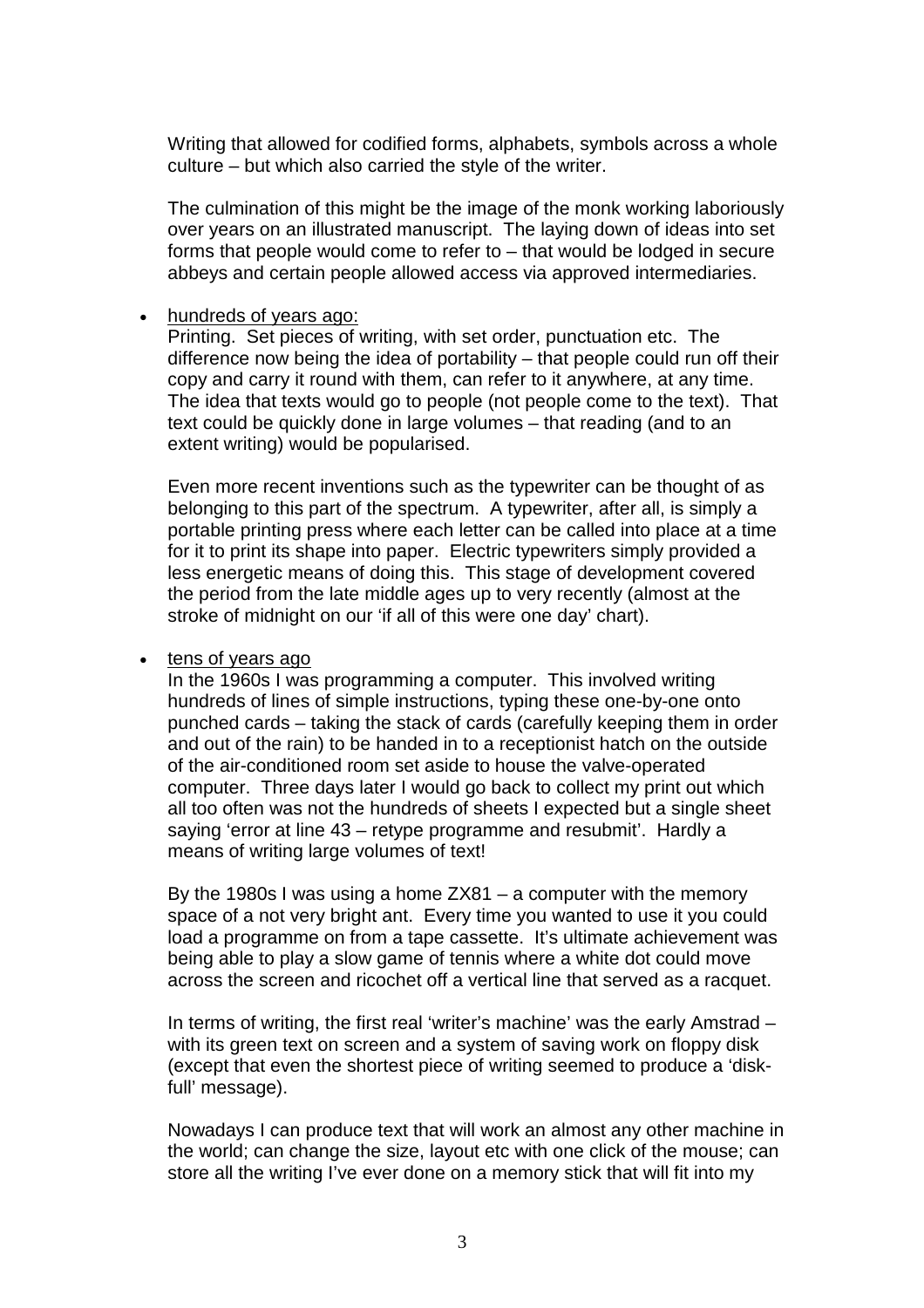pocket. I can cut and paste bits of one document for many different purposes. The computer will automatically check my spelling, my grammar and (if I wish) will auto correct. There is predictive text that will guess what I want to say and type it out in full as I put in the first few letters. This isn't just a form of printing – the print out is a physical form of the qualitatively different set of text manipulations.

over the last few years:

Ten years ago, in 1995, no one I worked with used email or the internet. Now almost all of the people I work with communicate electronically and feel comfortable searching or downloading from a huge 'library on the web'; onto any computer, laptop, phone, ipod; on demand; text and pictures; written formats/spoken formats. With recent protocols re accessibility, this is now available to almost anyone. With the growth of access points (internet cafes; terminals in every library and in many other community venues; with more than 60% of homes in Birmingham having PCs and internet access …) it's becoming easy for anyone to get knowledge on anything at any time. With agreements being worked on to put digital copies of all books within people's reach there must be some compelling reason why people will want to wait until a local library opens to see if a book they have is on the shelf or not.

There are gender differences in all of this (of course). 61% of American men go on line each day and tend to use the internet for information (particularly those more middle-aged early-adopters of the internet). 57% of American women go online each day (and since there are more women than men, this works out at a greater absolute number of women than men using the internet) predominantly for formal and informal communication and the exchange of ideas.

In terms of downloading information, online communication (which includes online communication with public and private service agencies), and real-time chatting, the internet's use has grown enormously over a relatively few years.

As well as downloading and exchanging, we can also upload – on impulse; with ease. Anyone can put anything in the public domain – in great volumes, at great speed – and they do. As an example, it is estimated that one third of all young people (aged 14-21) operate their own webpage and /or write their own weblog, full of information and views that has meaning to them (and their friends) even if it is considered to be rubbish by others. These young people spend on average an hour a day chatting/instant messaging/sending emails – a large 'word of mouth' (or is that 'byte of text'?) community of communications via written/read words. At the same time 60% still read newspapers – it's not that the web is replacing other forms of reading/writing, it's more that it's extending them – and amongst all of that messaging there's likely to be some beautifully written stuff.

It's not only young people, it's being developed across the age-range. This is why there are now 75,000 blogs created every day  $-$  a new one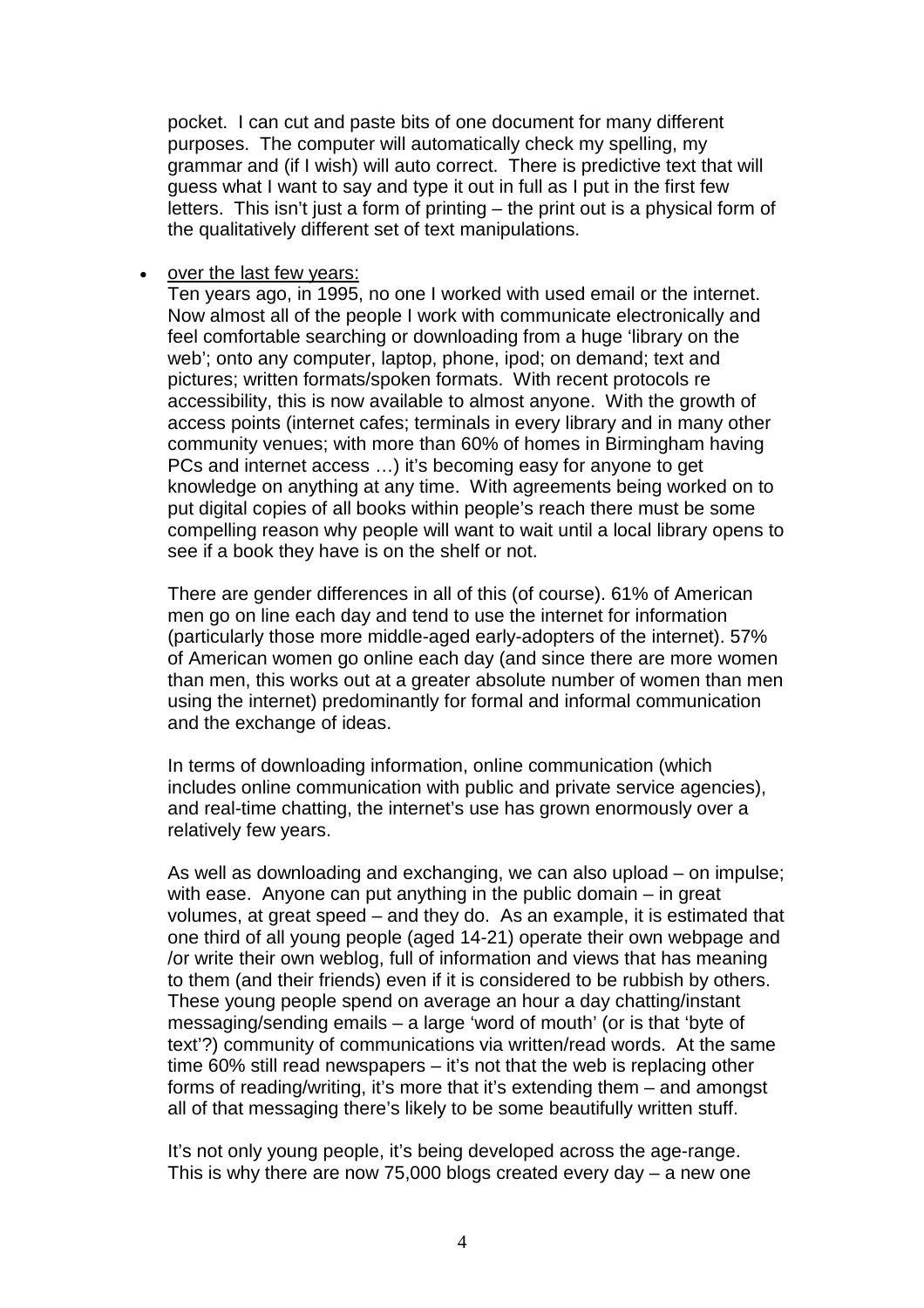posted up there every second of every day. Nearly 15 million bloggers are still putting contributions on their blogs after three months – it's a long term thing in internet terms.

And in case we felt that blogs and other internet communications were only transient 'chatter' between people it should be remembered that:

- 'quality' newspapers are increasingly supplementing their news coverage with quotes from blogs as a kind of 'vox pop' balance to their own reporting.
- **thousands logged on to the blog of an Iraqi who charted the** reaction of everyday people in Baghdad in the run up to the invasion by coalition troops.
- some blogs are being put forward for recognition in an award for internet writing – any writing which started life online (and thus doesn't need to have been 'published' in the traditional sense).
- $\blacksquare$  there are more than 60,000 Iranian bloggers online many of whom run the danger of being arrested for dissent.
- **EXEDER** in America, widely read political bloggers have claimed credit for some political outcomes.

It is clear that there has also been an extra dimension, recently, to text and literacy developments (beyond the accessibility, quality, transient etc aspects talked about earlier).

Until very recently almost all text was linear, read in sequence, across/down a page etc. Increasingly documents are now accessed at one point, jumping off to a number of other linked points at the click of a mouse – with maybe several bits of pages on screen at any one time. Readers find their own routes through the range of text–fragments, shifting between graphics, video, text, and sound. Learning to 'read' in this format is sufficiently different from reading linear sentences for it to be seen as a 'new' literacy. At root, however, each fragment of written text is dealt with in the 'old' way – what is new is simply more of the fragmentation/choice/individualisation that we have seen as the feature of developments across the years. New literacies seem to me to build on – more than that, rely on – established literacies.

History, we have seen, has – in terms of reading and writing – been driven up a number of levels by technological shifts that weren't just improvements/adaptations of what had gone before, but real qualitative leaps in what was possible. Each technological shift of gear made both the production of writing and its consumption more available, to wider groups of people, in greater volumes, customised in a variety of ways, anywhere/anytime etc.

The next step in technology (which on our exponential scale should be due in the next few years) could well continue and build on all of these developments, making it easier for anyone to create complex, multi mode 'text' and to more immediately access the thoughts, ideas, opinions of others – all needing ever more sophisticated tagging, search-capability, sifting and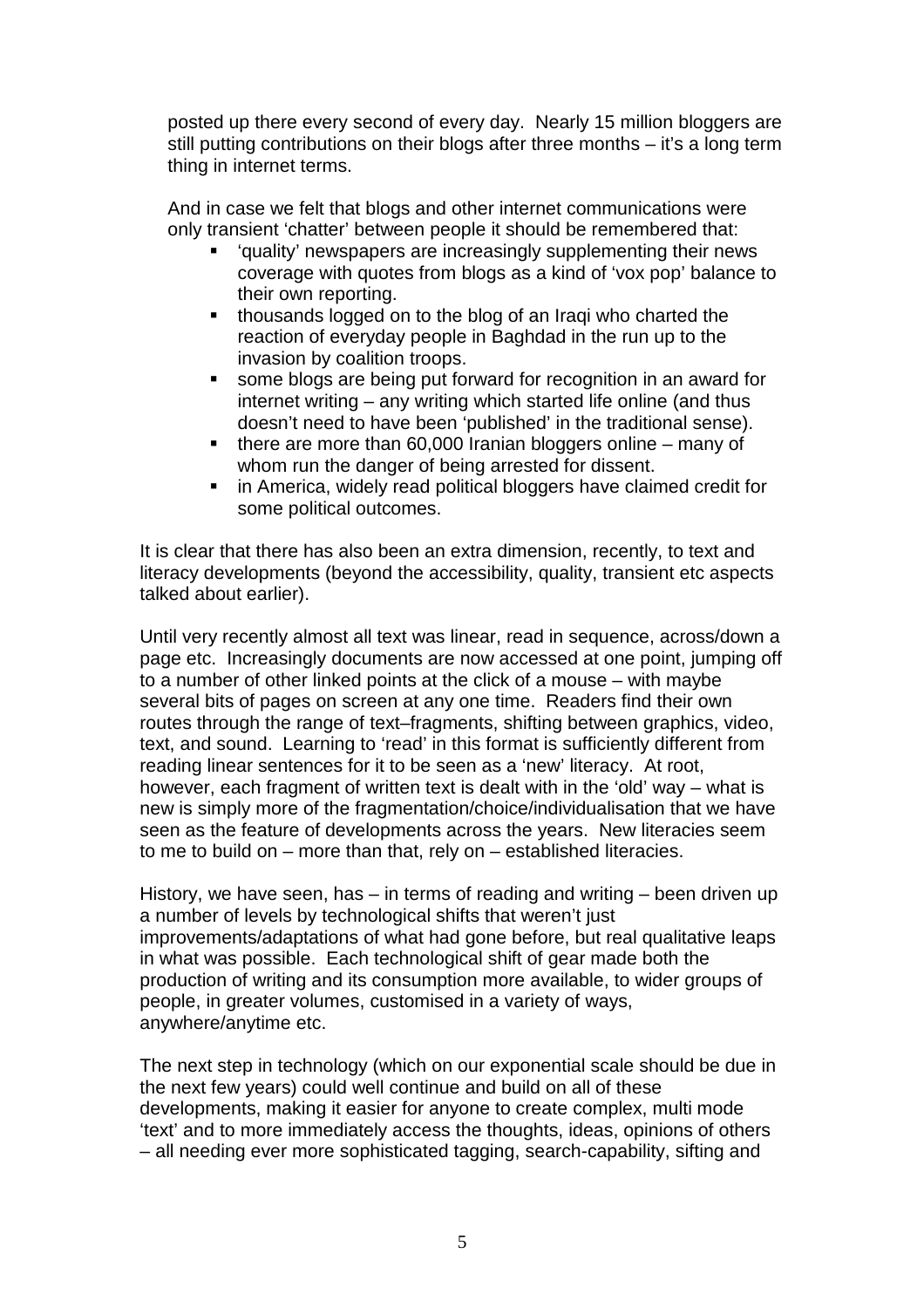sorting tools or a heavy reliance on people signposting each other to fragments of interest or it could be one of those quantum-leap changes.

If we are now about due for the next big leap forward – where do we go from here? Some people are talking about new forms of the internet but maybe that's just a refinement of what exists now (in the way that typewriters were a refined printing press). What is unknown is what the next really new development might be (something as different as computers and the internet were compared with traditional printed type). It is one of those unknown unknowns – so who knows where it's all going to take us if there is a new 'next step' in development (and can they really keep getting faster and faster – more exponential – more asymptotic?) – or are we left guessing, only able to think in terms of what exists now?

In reality, it's not so much about simple technological advances. It's more about new concepts (around which different technologies can be developed). The job currently is to patrol the ideas boundaries, alert to the possibilities of looking beyond the 'now' to the 'potential'. This is about thinking/creativity – but it is also about being able to communicate and use language for things we don't yet know.

If we are on an exponential upward curve, if the volume of produced and consumed text increases at an ever faster rate, (leading to wider access to some excellent writing – but also creating open access to mediocre content) this may create more discussion about what 'counts'; what is 'worthwhile'; what should (if anything) be 'disallowed' (and by whom); questions of what all this reading and writing is for – what the point of it all is.

**\* \* \* \* \***

Maybe now is the time for a change of direction within this presentation – time for a little spell of 'what if' thinking. We have seen how the basic typewriter printing concept was transformed into word processing – the changing/processing of documents in real-time, not only changing style, appearance, layout etc but having auto-corrections (to leave the writer free to think about content) and having 'predictiveness' based on short cuts and past usages. We have seen how this can be uploaded/downloaded/shared across/mixed with other content from the web.

And we may think that all of this is exciting enough – but consider how that simple ping/pong action of the early tennis game has become the current generation of online, group games with superb graphics etc. Think of all the creativity and brain power that must have gone into game development. What if the games-brains had been applied to writing software. Where would it have taken us by now?

The basics are there:

 The early 'adventure' programmed books where the reader made choices at the end of section and was sent to a different strand of the story based on that choice. An adult version being e.g. 'State of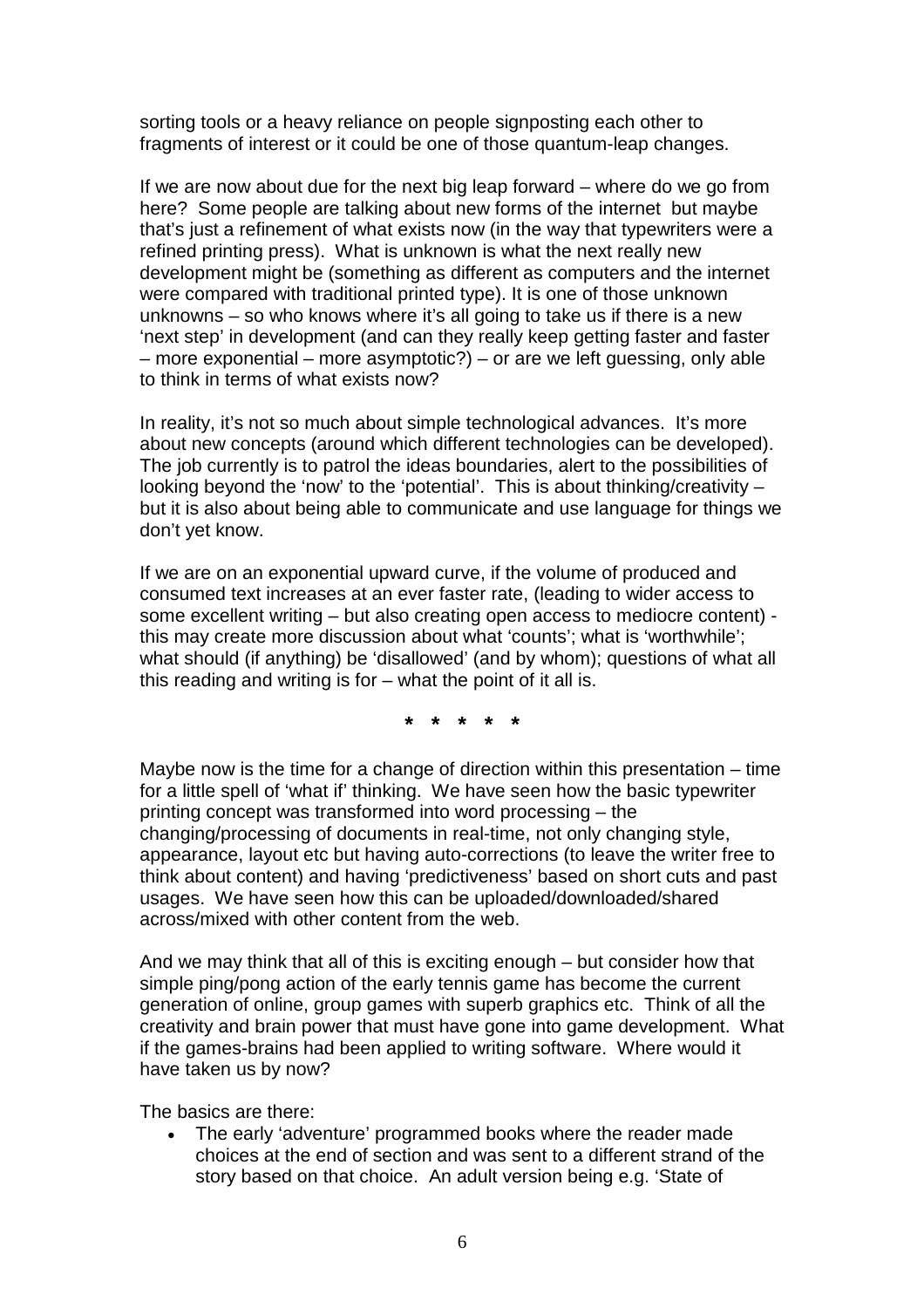Emergency' by Dennis Guerrier and Joan Rivers where the reader gets embroiled in a civil war.

- Does this then become the ability (on the web) to paste yourself in as a character in an unfolding on-line story; to interact with other characters in ways that writes and rewrites multiple versions of the story which get pasted on the internet for readers to download/interact with …?
- Software exists to support individual writers, as very basic plotting aids or character-defining aids – leaving the writer then to build on these in traditional ways, but always constrained by the restricted nature of the software.
	- Would the 'games brains' have by now created much more sophisticated multi-character; multi-plotting software, producing lots of options that get sifted out/edited on at each stage?
- $\bullet$  Voice recognition software eliminating the need to type. Even explorations of brain sensors that might interact directly with a computer.
	- Would it now be commonplace for ones thoughts to get directly stored, worked on, typed out during those creative, half awake times, or as you drive along (maybe based on earlier spoken 'conversations' with the computer)?
- We have software that recognises and copies styles of writing; sentence length and complexity etc and can complete lines of thought once given the first few steps.
	- Would the 'games brains' have taken this as far as computers formulating whole chunks of tentative writing 'in the style' – drawing on a wealth of past writings - from a few predictive clues?

If the intelligences and creativities that got applied to games had been applied to these rather basic software supports for writing where might we be now? Let's imagine: Would the following be too far fetched:

As a writer I come down to breakfast. A sensor under one of the stairs switches on the plasma screen next to the breakfast table with a 3 minute delay – long enough for me to get coffee and sit at the table. The screen slowly lightens and the selected editor-of-the-day is there. It's still Irina. I've used her for the past couple of weeks. I could select any of the others I've created over time but, at the moment, I like Irina. I've put her together to create someone who is female, dark fringe (slightly intellectual look behind it); Estonian (so good English but with a 'different' Eastern European accent); literature degree from Leningrad University (so brilliant at linguistics etc); challenging – but not overly so, … and so on.

She starts the conversation. 'So, what's your big idea of today Geoff?'

I talk out loud – knowing that she's taking it all in. 'Maybe I should write something set around the time of the Good Friday agreement in Northern Ireland – rooting back into the Troubles – civil servants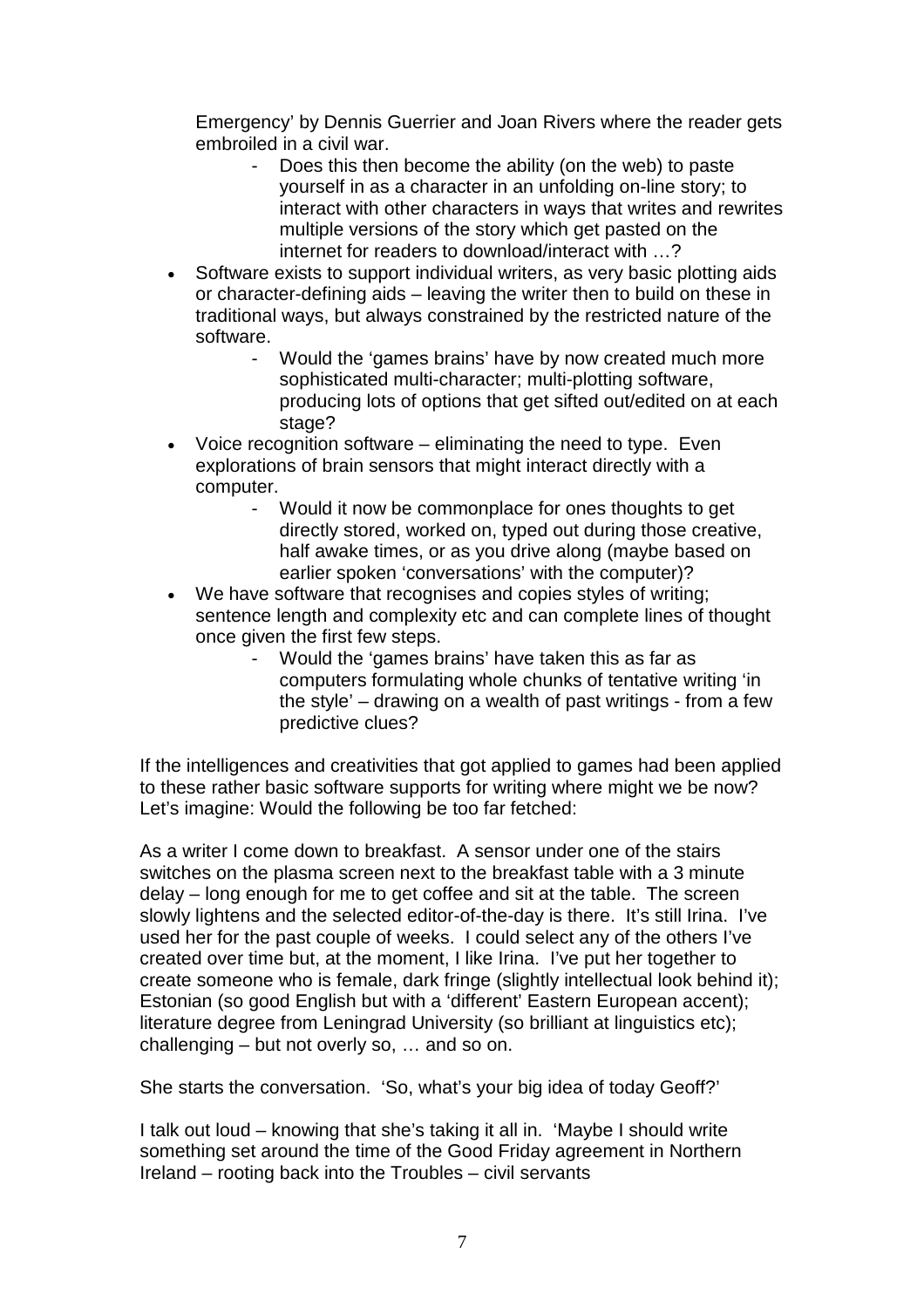negotiating/manoeuvring/almost dancing round the discussions. Beyond them leaders of two communities skirting round each other … and within each family there will be family members who position themselves in relation to each other – all as some kind of movements within movements – a kind of 'music of the spheres'. Maybe Mo Mowlam should put in an appearance in the story …'

Irina interrupts:

- 'and would the action be just in Belfast or would it spill over into Dublin, London – maybe some American politicians?
- and could there be a 'thriller' strand maybe some girl out to bomb the talks? You once had a character, Detective Sergeant Doyle, maybe he could be given a few hours to track her down. What do you think Geoff?
- and what about pace and sentence length same as before? Is there anything you're unhappy about with what you've written over the last 3 months? Anything you might want to change? Less description – fewer adjectives, maybe?

Voice recognition software makes it appear that I'm having a conversation with a friendly editor – but one who whilst I'm talking can already have trawled the internet – Good Friday Agreement newspaper reports; Mo Mowlam's writings; other world events at the time; my last books featuring Detective Sergeant Doyle … and can have put relevant sections together in my writing style – all behind the scenes of our simple 'conversation'.

Irina again: 'Geoff, I've sketched out some predictive texts and checked them for style. They outline various options/ways it could go … 10 draft pages … see what you think.'

I read them through over another coffee as Irina fades to shadow – to reappear once I start talking about the bits I like/don't like; as I comment on some key sentences/descriptive passages; some strong bits of dialogue etc. 'She' does the research. The basic sketching of ideas. The initial slog of typing. All of this leaves me creatively free to do those writerly key tasks of decision-making; imagining; redrafting – to take on the tasks associated with being a writer.

By the time I've nipped to the shops – Irina has done a first draft for me to work on. A few days of this and there'll be a credible text up on the internet and selling well via set of email alerts to my growing fan base across the world.

How far-fetched is this? All of it is already technically possible – all could be developed now.

And if that is possible for writers what would the world be like for readers?

We have seen how printed text has shifted to popular/on-demand/variable format ... but we might still have a mindset that thinks in terms of 'print'; 'paper'; 'delivered' etc … what would this look like in future?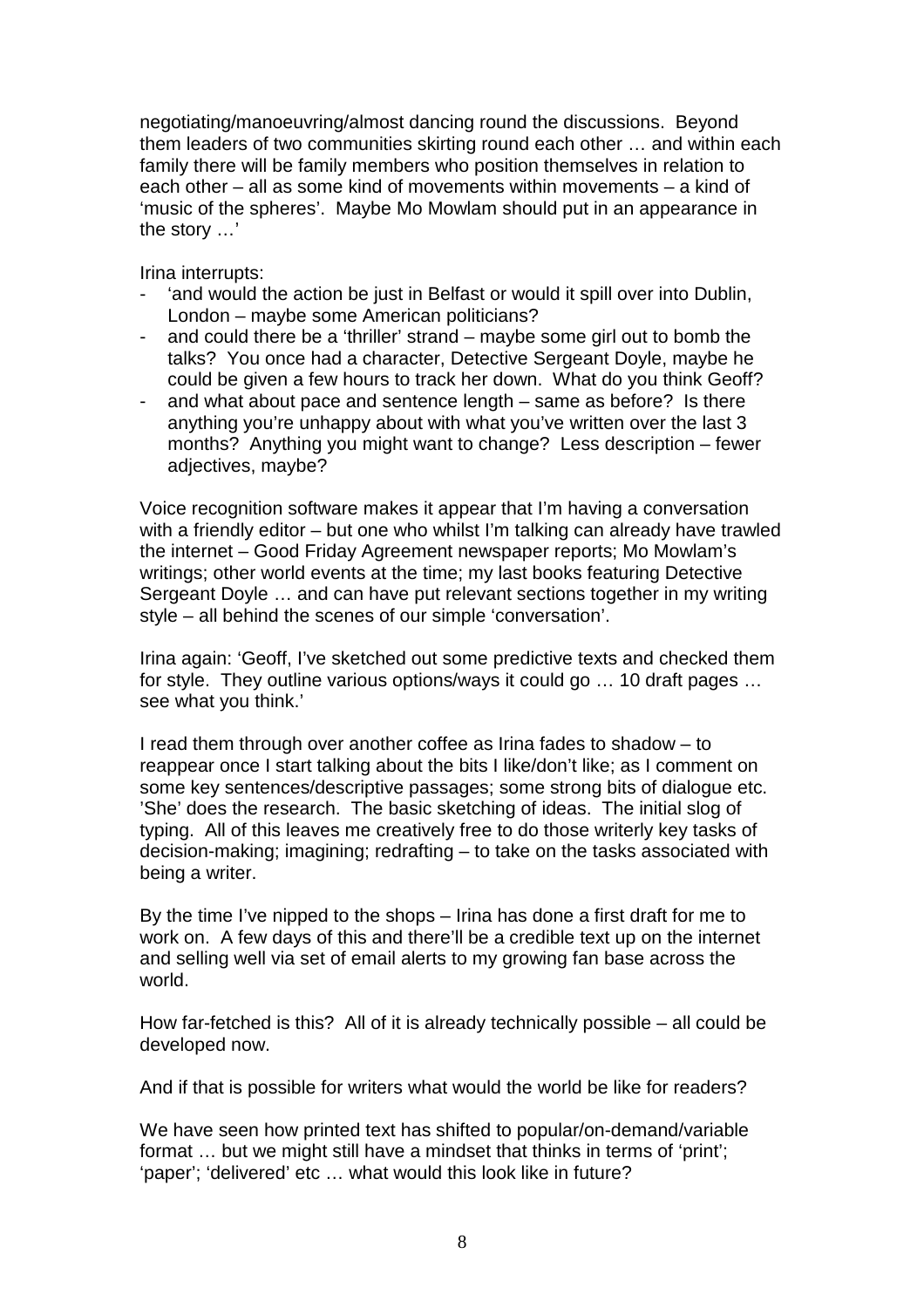Imagine a thin sheet of plastic able to show print as clear type, with its own inbuilt chip able to receive text (like a phone). The sheet could be crumpled to fit in a pocket and, when shaken, would go semi rigid to make the text easier to read. Squeezing pressure pads,or running my hand across the sheet would enable me to flip forwards or backwards through the 'pages'.

This would allow my daily order of newspapers to be delivered directly to my reading screen – and to be updated constantly through the day – and my standing order at the e-broker needn't be for full newspapers, but could be for different section from different papers/sources i.e. fragments of news/articles, single items, combined to suit my interests, sent to me against a menu of topics I have specified – which I could read or listened to via my earpiece.

Again, this isn't the future, it's being prototyped now. It's not part of our everyday reading yet but it soon could be. The innovations are already being described: Thin transparent coating on cereal packets could carry news broadcasts, interspersed with adverts of course; flatpack boxes where the instructions can be watched as video on the lid of the box rather than struggling with diagrams or written instructions; cinema tickets carrying trailers for future films.

The internet itself is creating different forms of usage. Whereas many (those older men, predominantly) see it as an access route to hard information – as relatively static content to be searched for; others (those predominantly younger people) are already using tools to create changing networks of knowledge that are more transient, more interactive with each other, more dynamic – as 'process frameworks' in which anyone else's content can be dropped and made use of. Content is generated by users writing blogs; viewing each other's photos; exchanging views – content that is cursorily checked to ensure it complies with a few simple rules and legalities.

Most people of my age are used to set categories – photos in an album; stories in a book; video on a TV set; words from one song or story staying in its place. With different 'technological' thinking we can imagine cutting maps from one source; with statistical data from another; with photos from a third; linked to text from reports – mashing things up together.

There is now an increasing variety of collaborative, social software. This is functioned around people coming together because of common interests (and thus, maybe, an assumption of shared values), interacting with each other, developing online relationships and reputations. On-going groups of communicators can establish their own norms and expectations, can fall out with each other or support each other, and can have strong views about any attempt to control by outside authorities. Through such relationships people can recommend other sites to visit, can edit each other's web content (to get a fuller set of opinions) and be less interested simply in site-visiting as in contributing to content in order to extend common understandings.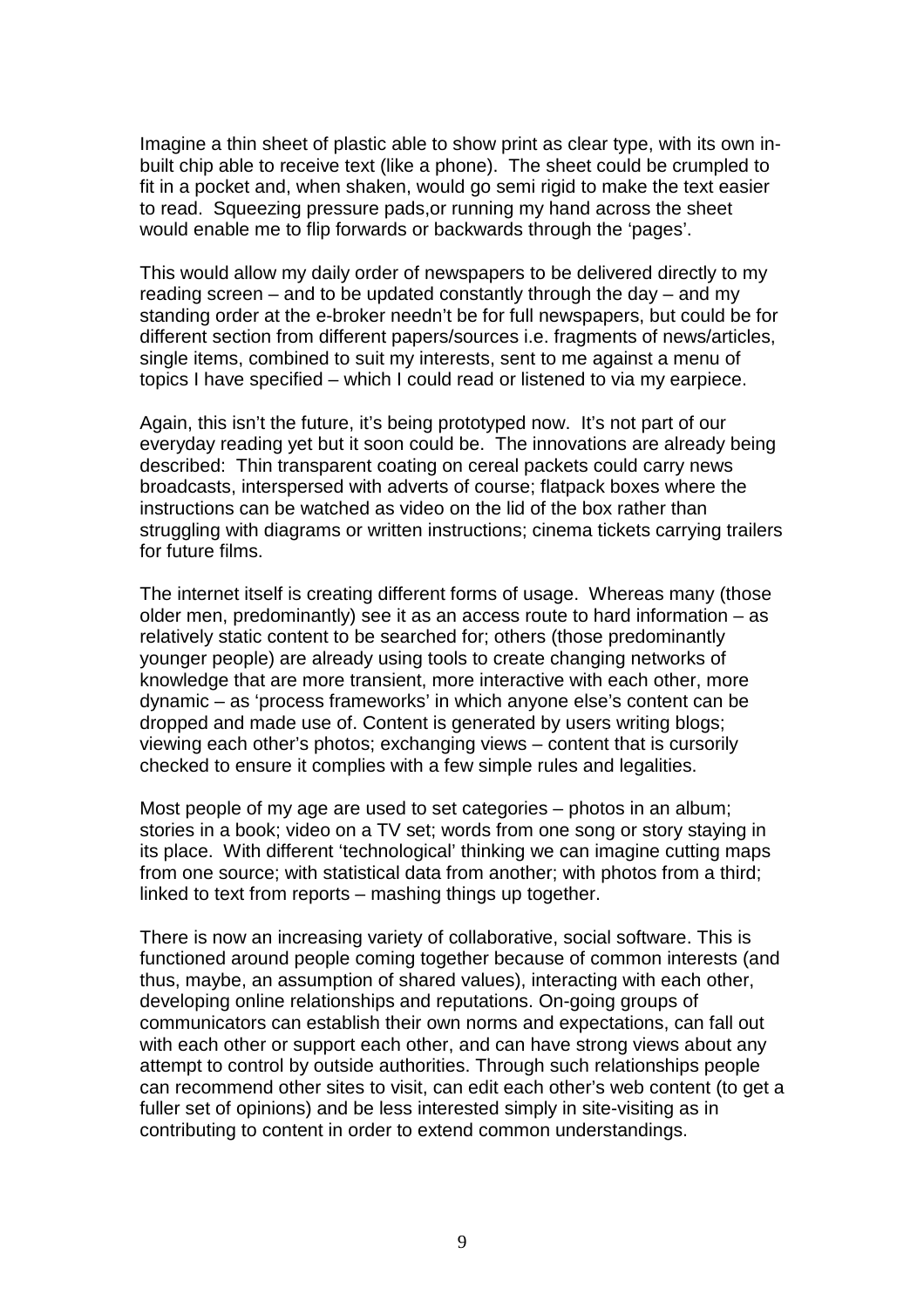The software now learns from its users (checking what most people click onto and prioritising this, putting the popular preferences in front of others) and, in many ways, since all of the users are potentially linked to each other – we all have access to each others' preferences and choices. Where we have reached is the capacity for collective intelligence (drawing on the combined wisdom from across the world) or collective unintelligence (or even collective stupidity?)

There is a growing number of sites to which people upload their own writing (or photography; or social comment etc) and comment on each other's contributions. Once people feel comfortable with online writing and know the various most-feasible (for them) routes in, writing can be done without any recourse to writing classes, writing groups, publishers, printers, agents, bookshops, magazines, newspapers etc, by-passing much of the infrastructure that we have tended to associate with being a writer.

Putting tags onto their uploaded writing means that this work can be 'automatically' brought to the attention of others with common interests, without each one of us having to trawl endlessly through new content to find things we may be interested in. The tags don't need to follow traditional categories (not 'fiction' or 'poetry' but labelled 'interesting' or 'radical' …). So people are not only adding content, but are also deciding on accessibility, on labels and on values.

There are blogs; there are blogs summarising the blogs of others – there is so much stuff out there at any one time that 'blogosphere' has started to be used to describe the outflow of text. From a standing start in 2002, this blogosphere is running at around 1.2 million blogs posted per day and is doubling in size every five months (we could estimate that it's worth describing as 'exponential'). Even if half of the new bloggers have faded away after 3 months this is still a huge and rapid change in the way people are communicating. Most of the new blogs are now in Japanese and other Asian languages rather than in English. Much is now of a short, 'conversational' mode rather than longer 'article/essay' type postings.

This raises questions of the qualities of much of the content. (Does it inform? Does it lift the soul?); about values expressed (who is responsible if content if issues of libel arise? Who ensures compliance with any laws – and do national laws apply in cyberspace? etc); about the purpose behind it (Is all of this a new and exciting form of social interaction in groups, at a distance; or is it just isolates spending time online – gossiping and posting the equivalent of the traditional 'letter to the editor').

**\* \* \* \* \***

All of this, or course, presumes a community out there who have the skills enabling them to write and read to a reasonable level (even with voice activated software and text-to-speech software).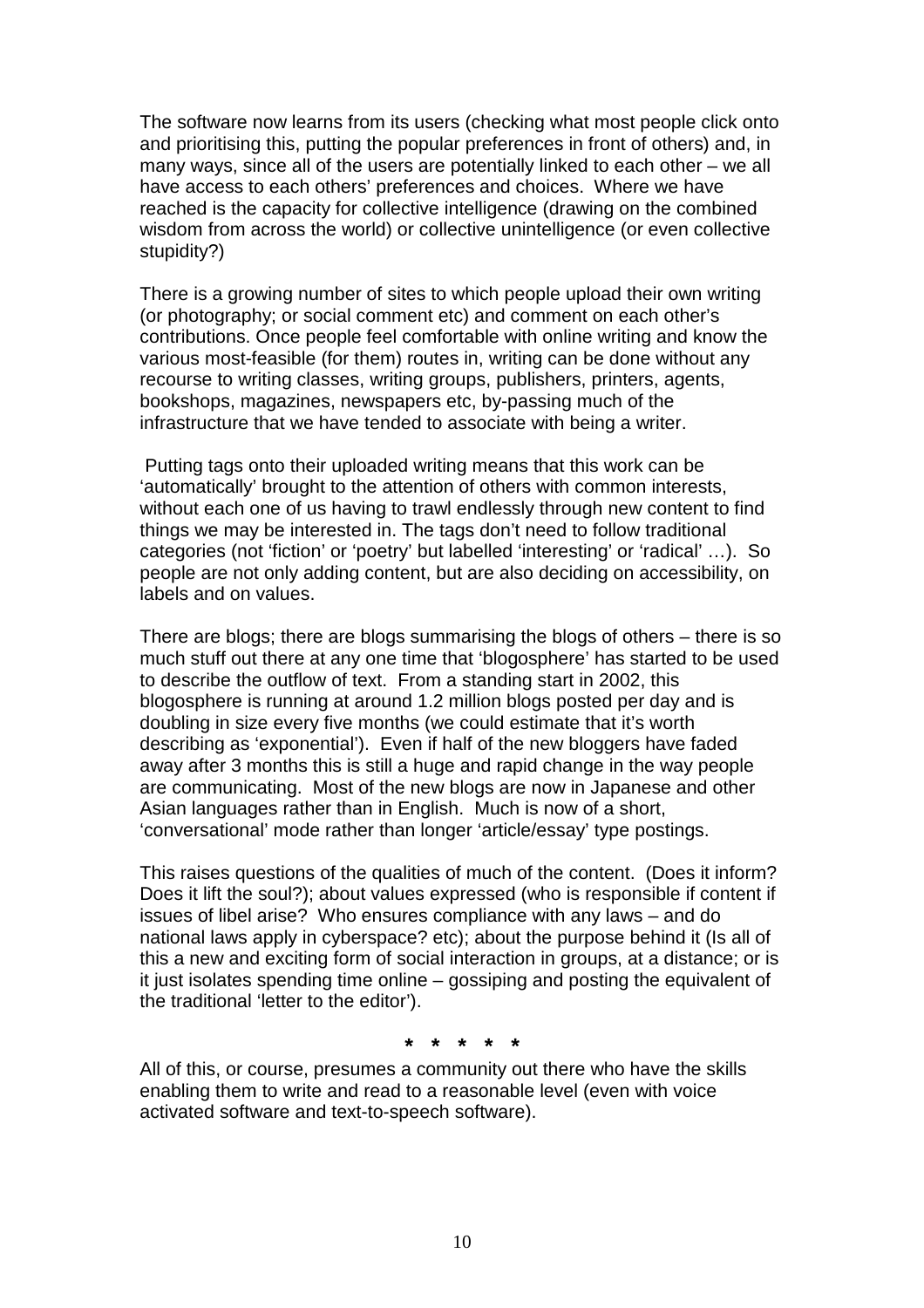We need, for a while, to go back to the question of 'where might all this reading and writing be taking us?' but tackle this at the level of Birmingham – real people, in real families, over a very recent timescale.

Again, this gives us the chance to look back over our shoulder; to take stock of the here and now; recognising that Birmingham's motto is 'Forward' – so that's where we are going to have to be facing at the end of any explorations.

Looking back, e.g. two centuries ago, Birmingham had (at the top of the hill) the thinkers of the age – the elite vanguard of readers, writers, thinkers and do-ers – and (at the bottom of the hill) the mass of navvies and labourers – all those ancestors of ours who put an 'x' on legal documents.

Just over a century ago ('at the stroke of midnight' on our asymptotic curve) we had new Education Acts; primary education for all; adult literacy breakfast reading groups for working men; private investment in a network of public libraries across Birmingham. The century since then was a struggle for families and communities (given all that they lived through) supported increasingly via civic pride; national legislation and – above all – a dogged determination by families and communities that their children would do better than they themselves had had the chance to do.

There was schooling to 14, then 15, then 16 – and an expectation now that young people might still be in education or training to 19 years old and beyond. The volume of education has increased, but what happened in terms of content?

In my own experience reading and writing (as a 'subject') was characterised by set plays/poems; round-the-class readings; Friday morning spelling tests; red ink corrections to be written out three times; secondary school remedial departments with a full quota of staff and worksheets.

In this context, reading/writing for so many people was associated with low enjoyment, low status and narrow exercises – with inspiration for others coming from what they themselves brought from their home environment; or through special contacts; meeting 'my best teacher'; or chance factors connected with where one lived/the school gone to etc.

What changed, nationally, in the 1990s (with Birmingham playing a strong part in this) was an attempt to get to the bottom of the what and the how of language learning in order to work out what should be in every child's experience, in every classroom, in every school – whilst leaving the class teacher professionally in control of the teaching and learning; and avoiding the sterile either/or trench warfares of debates around real books/phonics etc.

The context in Birmingham in these early 1990s was:

• just over one third of 11 year olds having the reading/writing skills and motivations that might be considered to form a solid platform on which to move forward (compared with having a shaky skills platform, and wobbling uncertainly through secondary school learning).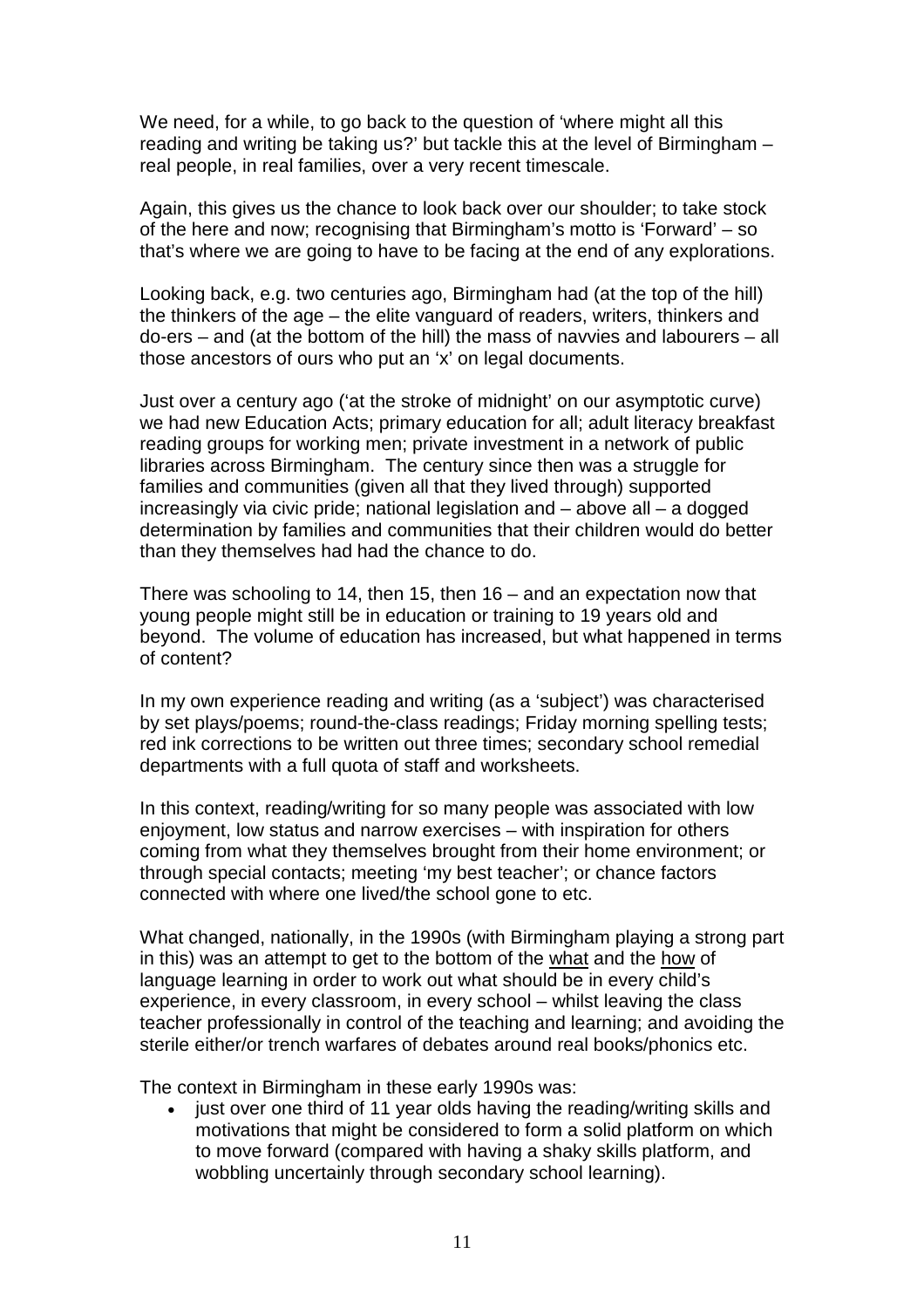- only 25 % of school leavers expected to have a platform of skills and attitudes (to reading; to written things; to learning in general) that would sustain a learning development on into adult life.
- 1 in 5 adults not able to operate functionally in situations that needed interaction with text.

Birmingham invested substantial time, energy and development resources over a sustained ten year period (and is still doing so) to bring about wholesale shifts in levels of achievement of large numbers of children, young people and adults – through pre-school activity; through schools; through libraries etc … - and it worked. Skills levels rose in Birmingham faster than in other comparable areas, closing down on national averages, with many people reaching a high skills level.

Even when other areas did the same and began to catch up with Birmingham's early lead over a 5 year period, we had still managed to improve the skills of 3,000 people/year i.e. a permanent gain for 15,000 young people over the 5 year period.

Ten years ago, at the end of primary school, we had a distribution across any one year's cohort of pupils that (for writing levels) looked like:



The 6500 middle band were a bit of a puzzle – were 'maybes' – people for whom success hinged on the characteristics of the school; the teachers met etc. – pupils whose futures were uncertain/contingent/variable.

Now (ten years later) one year's cohort of pupils – in terms of writing skills – looks like:

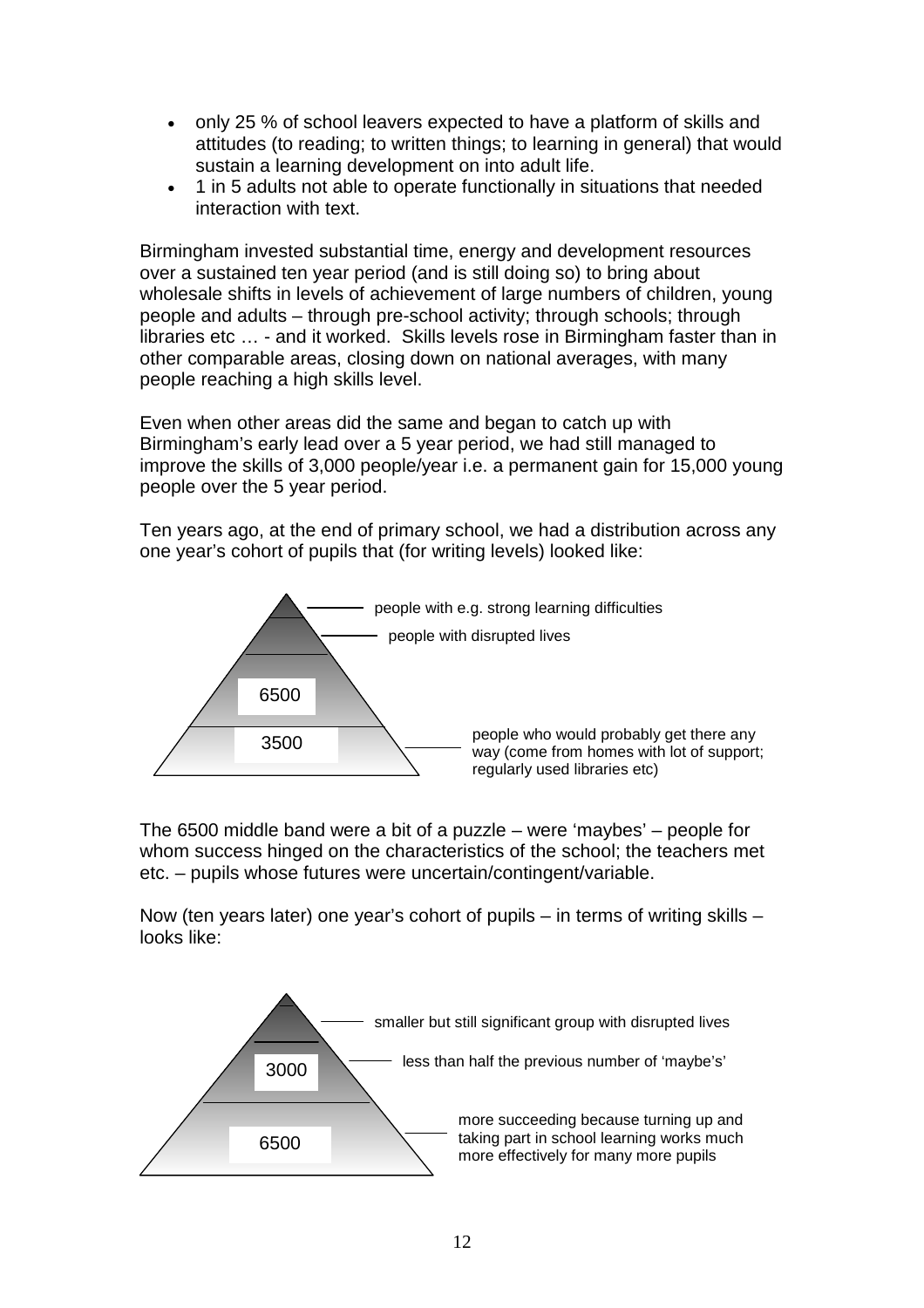If Birmingham goes on as it is doing now – there is enough improvement momentum in the system to ensure that we will continue to make more progress. Things seem as if they can only get better.

There is a need to work on some background issues of behaviour, attendance, well-being, feeling safe, attitudes to learning for these 'maybes' etc and there is still more to be done in those schools where more than 60% of pupils are able to read and write perfectly well.

Looking at the 'chart' of reading and writing levels (at the end of primary/beginning of secondary schools) there are whole chunks of schools where 90% read very adequately, other substantial chunks where 70/80% read well – in fact there are only a handful of schools where less than 60% of pupils read very adequately.

With writing, however, it is only in half of all the schools that more than 60% of pupils write adequately.



There isn't a terribly bad reading issue in the city (overall – although it clearly remains an issue for some individuals) but there is a clear and substantial writing issue.

And yet there is a bit of a puzzle. The issue for the city is one of 'writing', and yet looking back over the developments of the past 5 to 10 years there has been a disproportionate focus on reading development and a paucity of writing development activity.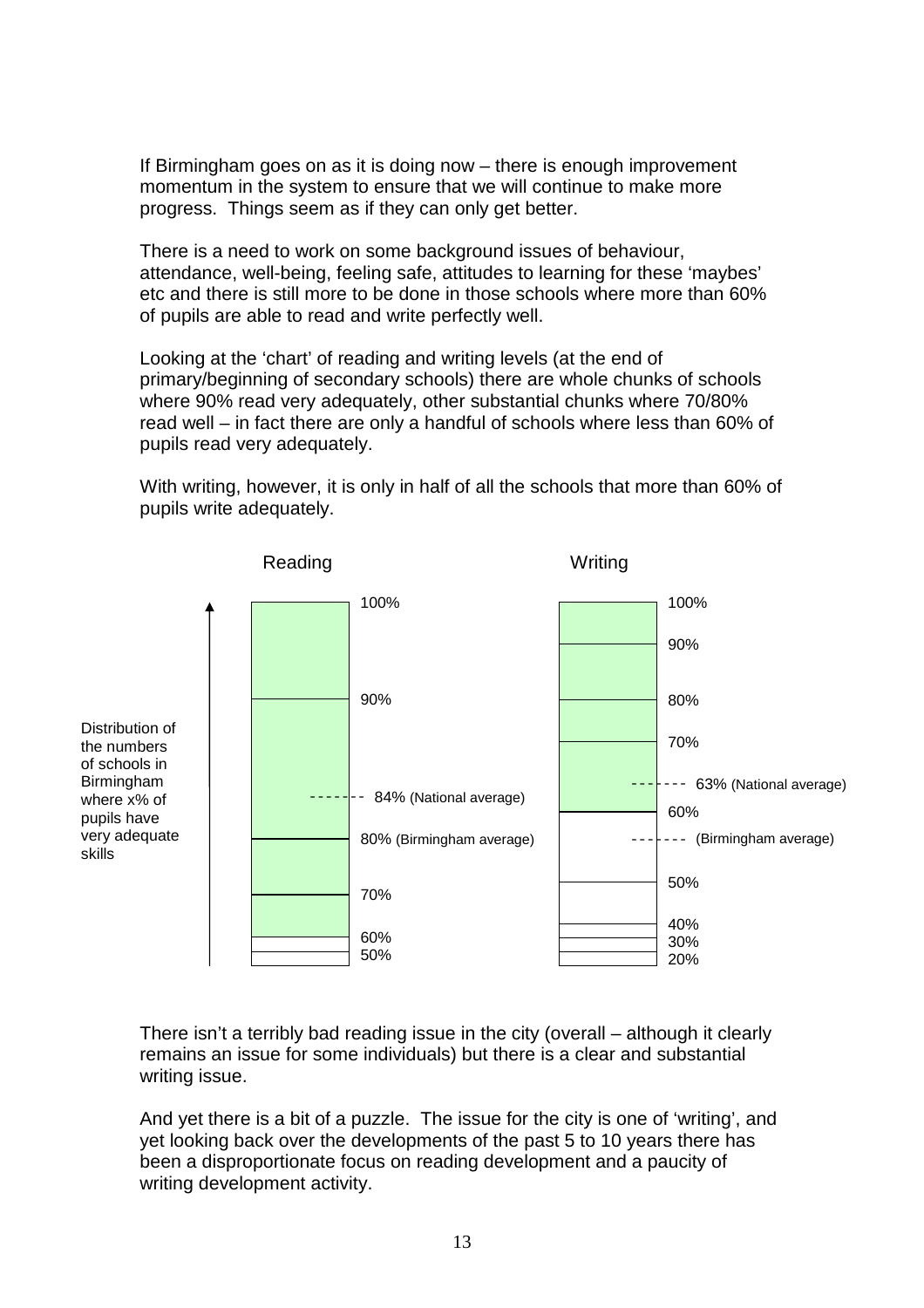We seem to need to take books (that others have written) as the starting point rather than the recording of ones own mark on the world as a starting point. We encourage people to be readers but to do writing (i.e. have a self image as people who have a love of books but little or no social image of people as writers …) – and (one could argue) even less of a social image these days of people who can be orators, spokespeople, people with a right to say things (active speakers, not passive listeners …) although there is more of a focus now on writing (and on speaking and listening).

We can map out the 'hotspots' where writing levels are lowest; we can suggest what families and communities can do to promote the early development of writing. As a city we can do more to foster a community that feels comfortable writing and which feels that it has something worthwhile to write about – and a community that feels comfortable with people speaking up/speaking out, in a context where people are better able to work out what is/is not worthwhile speaking about in public.

Just now I threw in various figures based on assessments of school pupils. There are always going to be problems with assessments – whether peer assessments ('What do children know about standards; and won't they score friends highly?'); teacher assessments ('Don't teachers score more highly pupils they have certain perceptions of?'; 'Won't some teachers elevate scores to give a better image of their own teaching?'); or via tests ('Won't people simply teach to the test?). Some of these problems are validly linked to issues about what skills tests really do test, cultural bias in test language etc.

Nevertheless there is a consistency underlying the assessment system which, even if the percentages are out by a degree of error, enables us to be confident in saying that literacy skills levels (comprehension, spelling, constructed writing, punctuation, grammatical correctness, vocabulary range and depth, etc) have increased substantially over a ten year period – children aged 5 to 15, overall, have never been this good with words!

The criticism, including from some famous writers, has been that this improvement in skills has been at the expense of creativity, imagination i.e. all this development activity has improved 'doing writing; doing reading' at the expense of 'being writers; being readers'. From a relatively privileged position it is possible to decry the skills-based approach – but if a small number of already competent children are not stretched and the 15,000 mentioned earlier gain substantially then it may not matter that much, since the understretched few are likely to have strong out-of-school/home support that will carry them along anyway. In any case schools are now more aware of their responsibilities to stretch all children's abilities. Creativity and skills are far from being mutually exclusive.

At the same time we do have an educational/philosophical/linguistic puzzle – both for adults and for young people. If we have this wonderful English language – with more words than we will ever need; with its rich complexities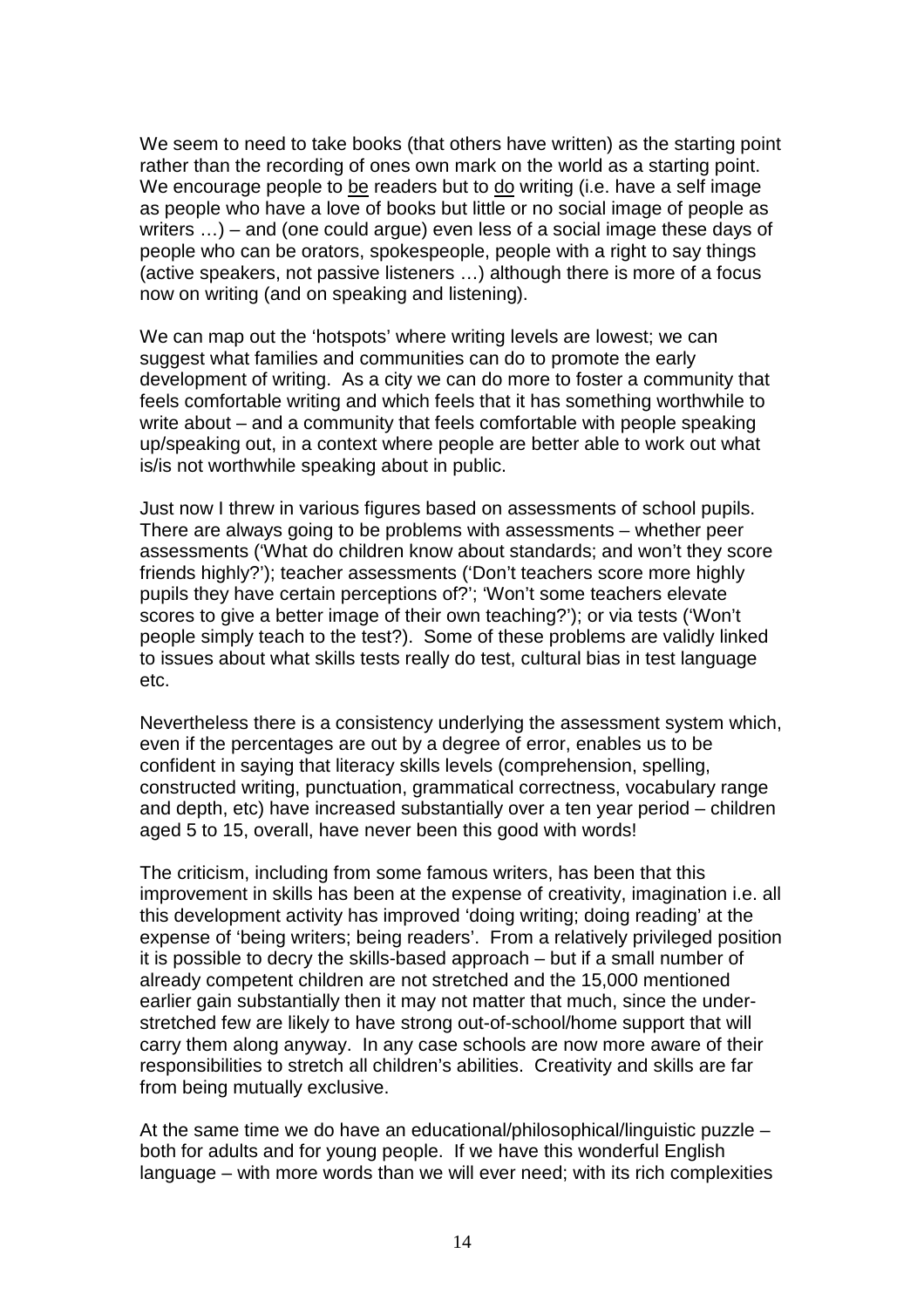of pronunciation and spelling; with its homophones, synonyms etc that allow for a delightful range of puns, jokes and allusions – and we break this richness down into its mechanical parts to make explicit how the language works – and we then teach these separate skills very effectively to children and adults so that they become skilled in the parts – how do we ensure that those learners can also add all the parts back up together, in a multiplicity of ways, to get back to the rich texture that is our language? Will starting with an exposure to rich language automatically drag along skills acquisition (there is, for many young people, little evidence that this happens by itself)? Will having all the skills guarantee an enhanced usage (not without a context that encourages it). We need both skills (at the micro level) and an appreciation of language (at the rich macro level).

Is one part of the answer for the city to promote even more of an exposure to a love of books through libraries (to supplement what already happens at home etc)? Libraries are well used by a variety of people, giving access to a range of texts and genres – even if their claim to 'change lives' is a bit of overimaging. Nationally 60% of the population are library members (even if not active users) and 70% of children equate libraries with being good places to find things out. Certainly libraries are held in high esteem generally – 95% of the adult population see libraries as 'a good thing'. This doesn't mean that shifts don't have to be made, and are being made – a key one being a continuing refocusing away from 'access' (lots of books, computers etc) to 'connecting people to knowledge for a purpose' (many routes to worldwide sources of reliable information – with a human interpreter/assistant on hand) – a place to borrow books but also a place to refer to things; an emphasis on fact as well as fiction; libraries as research venues; libraries as places where texts/words get used for a range of purposes … libraries that are, amongst other things, 'people's universities'?

Schools can do a lot to ensure that the basic skills are practised, rehearsed, played with, explored etc but given the constraints of everything else they are expected to do maybe the larger chunk of this falls to the family, to community networks, to social organisations. A key role for libraries, and for voluntary/ community organisations etc could be to have a concerted push on 'extending language' – by which I mean creating a whole range of opportunities whereby people of all ages (separately and together) can play with words. Let's keep our earnestness around basic skills (and higher level skills) and let's add in many more dollops of playfulness, fun and enthusiasm for the intrigues and possibilities of our language.

As part of this there is already a huge amount going on across the city to support the enhancement of reading and writing. These are listed in an accompanying article (Birmingham: current and recent development activity relating to reading and writing) but there is still much more to be done to link language, community and creativity.

**\* \* \* \* \***

So where is it taking us, all this reading and writing development activity?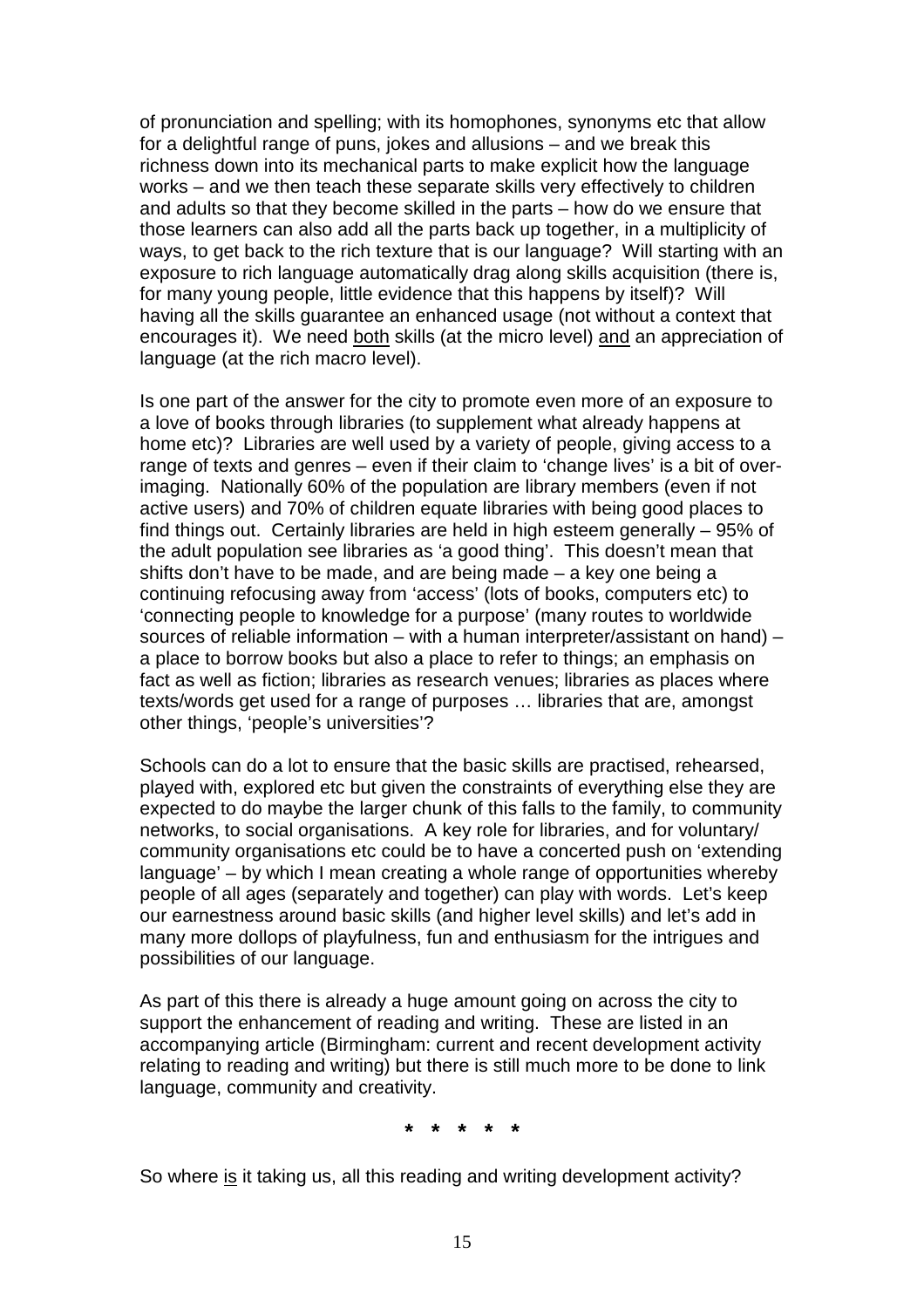- There is in Birmingham an improved (and still improving at least for the next few years) set of reading skills in people of all ages; some improvements in writing and speaking/listening (with quite a bit more still to do).
- Reading and writing are now 'sexy'  $-$  activity popping up everywhere; lots of organisations 'discovering' reading/writing; lots of motivation/enthusiasm.
- There is more clarity about what is possible; what works; what needs to be done with which groups in which parts of the city  $-$  i.e. differentiated activity not mass solutions.
- Ways forward for individuals are strengthening e.g. for those who want to be a writer (cf. just doing writing).
- New services/activities are emerging e.g. a stronger role now in the voluntary/community sector. Some new 'managed services' being established (e.g. coherence re writers into organisations).
- We are always at points of choice (e.g. between loosening overprescriptive approaches, but not going back to doing ones own thing all the time).
- There is a degree of reinvention of what is already being successfully done – and some gaps are not being addressed. There is a need for occasional overviews being taken (without wanting to manage everything).
- Birmingham is establishing creative industries so may be well placed to build on the next technological leap, whatever it might be – but predicting what this might need is still held back by lots of old-style thinking (about ownership; about print; about 'empires'; about 'what counts' etc).
- There is a drive and an enthusiasm in the city that will continue to build on the whole set of developments that are in place – but we need to more actively look for ways that each development can support others; how to avoid things becoming isolated 'projects' etc.
- In the Core Skills Development Partnership the city has a nationallyrecognised set of ways of working that push partners to go 'faster, deeper, wider'; that focuses on whole-system changes in the way major services work; that loosely holds a broad set of developments together without seeking to own this area of work; and that is being picked up as a model in other places.

**\* \* \* \* \***

In this final section we look at a further set of puzzles:

 If Birmingham's ambition is to give at least 80-90% of the population the higher level of skills needed for the future – and if we know which communities, in which part of the city have the furthest distance to travel – what do we know about how best to support people getting there? What do we know about people learning? What do we know about the real benefits of 'all this reading and writing'.

Our understandings of brain operations are still unfolding, and what we know now may not be held true in the future, but at the moment we believe: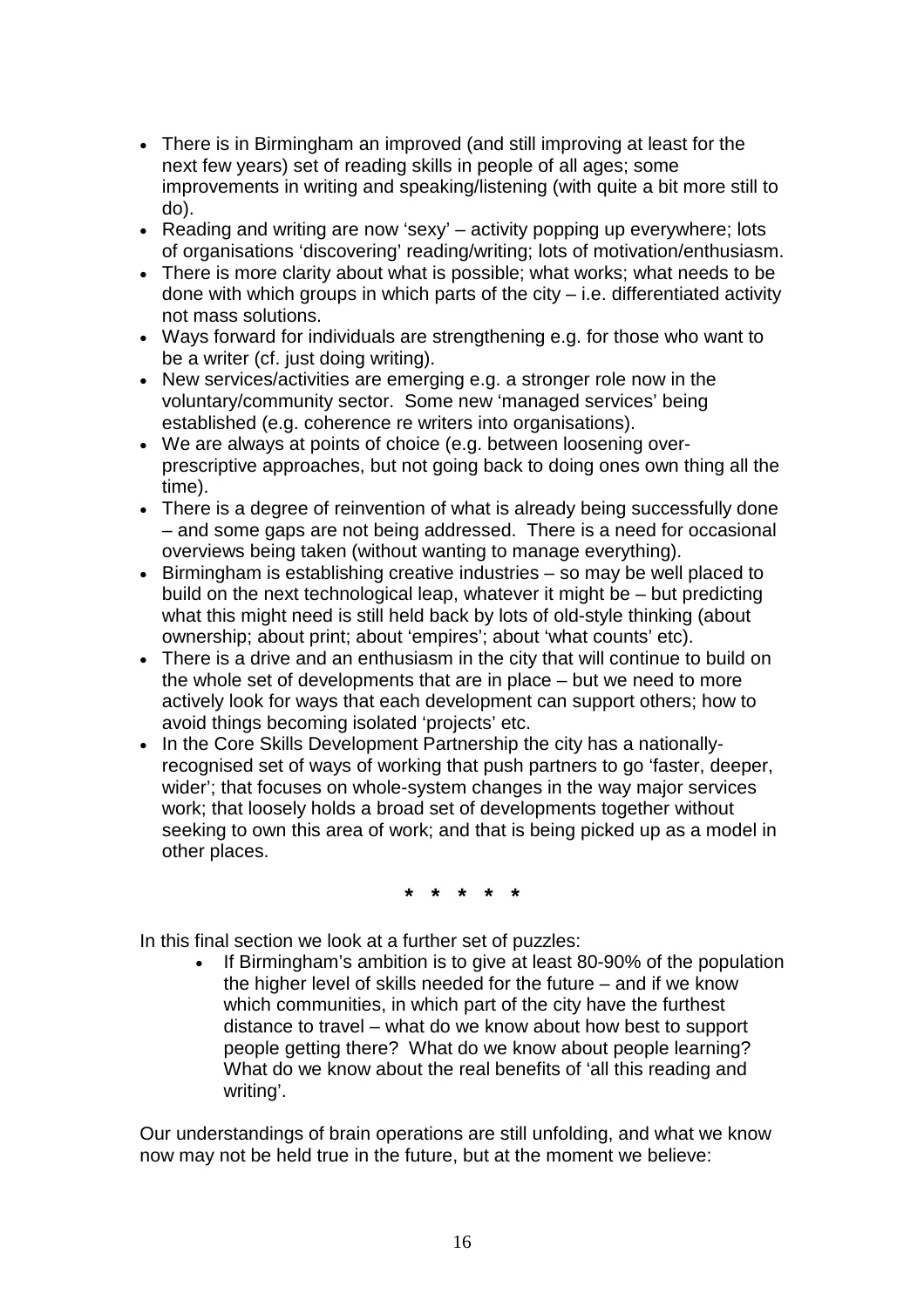- $\triangleright$  that babies' brains have a degree of plasticity i.e. their development is not linear/fixed. The amount and speed of developments can be affected by experiences such as being talked to with repetition, rhythm, rhyme (and how adults respond to babies' first attempts at speech). Babies respond to colour; to patterns; and to simple puzzles (even when only a few days old).
- $\triangleright$  that early interaction with books is important but maybe books are just an impressive means to an end. Maybe what counts is the closeness to a meaningful/caring adult; the rhyme/rhythm/repetition; the anticipation of what might/might not happen next. Maybe these things could be got equally well from well chosen clothes pegs, a patterned tea towel, and a glove puppet. It is true that non readers tend to come from homes with no books – but this is not automatically the case, and homes with no books tend to be homes with little else ...

A growing line of thought puts affection, closeness and the right tone of voice as determining factors – but these need to support the setting down of brain pathways through experiences – brain pathways that become more and more established through use – through experiencing similar and different situations. (The image might be a field of corn – people walk through it; as others decide on a path, they follow the ones already made, which become trackways, which become footpaths etc). Within all of this 'text' may play its part, but speaking and listening may be the real key.

At various stages of development the weaker pathways get shed – the connections are no longer built up – and the ones most in use get strengthened and protected. We know that massive changes happen to the structuring of the brain during adolescence – which goes part way to maybe explaining the 'dips' in ability re language, maths, mental processing etc in early secondary school years.

Whatever the stage of development, the more the brain gets used in particular ways the more it stays usable. 'Use it, or lose it': a principle that holds through into old age. Books provide a really good tool for fulfilling this 'thinking' role – as do chess, music, puzzles etc – maybe books are the simple, socially-valued tools for doing a vital job. Maybe it's not reading in itself that is so valuable, maybe it's one further way that brains get exercised.

We do know that if reading doesn't develop then measured 'intelligences' stall; motivation plummets – and we can see how. The avid reader covers 500 times more information in a couple of days than an avoider of reading covers in a year. This processing of information links to higher level understandings. It's the difference between simple, linear, decoding of information and the ability to make connections across things; to make links; to see bigger pictures. Books may simply be a means to an end – but they can act as very effective means for large numbers of people.

We also know that English has 44 sounds with what seems like a thousand ways of spelling them. It takes an English child learning in a primary school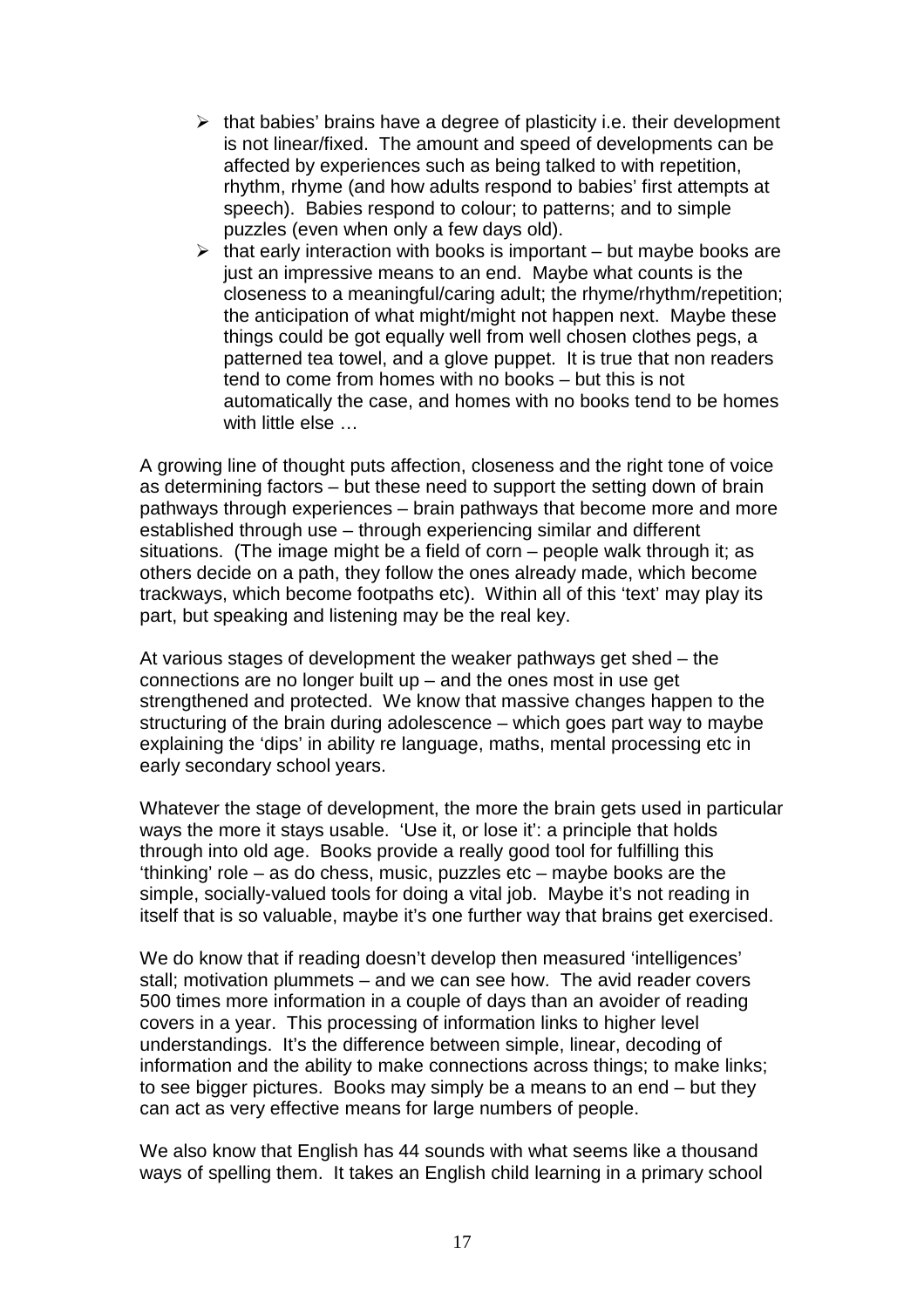somewhere around 2-3 years to get to a reasonably fluent level of control of language. This compares with around one year in countries with a more structured, simpler language system. Processing the complexity of English is difficult – so we can expect that 'disorders' in processing is more common in this country. We should also expect a wider variation in rates with which children get to grips with the language. In this context, the variation may be wide and what is expected 'by 5 ...'; 'by 7 ...' can only be broad guides rather than making precise sense.

We know, therefore, that having developed reading and writing skills for a number of years – within any group – some will have struggled but nearly everyone will have made substantial inroads. The national average score in the recently popular televised 'Test the Nation' was 60%. We are not that brilliant with our own language, but (as a nation) we can get by. If (again, as a nation) we want to get on rather than simply get by we need to crank up the overall level of language ability.

At the individual level, we know that we will have 'spiky' skills profiles – we will all have bits we do well and bits we do less well – that few people will be perfect; and that most of us 'get by' at various levels without the gaps affecting our daily lives too much.

We (because it's all about development of individual people, in different contexts, over time) end up being more or less competent in the skills. However, within this variety there are some people who just don't 'get' reading and writing: Not 'can't'; not 'won't' – just 'don't'. In the way that I don't get sport (I really don't see the point of it); others don't get music; others don't get humility etc. 'Don't' as in 'don't see the point' of books, reading, writing.

Recent high profile statements by celebrities that they haven't read a book led to outrage. To those who love books – for someone to declare that one doesn't read is unthinkable.

So there's a challenge for the book loving community to understand this difference – that for some people a book is just a book whilst for others a book is a doorway; a transport of delight etc.

But why do we regard reading and books as so important? We talked earlier about large numbers of young people making real gains in Birmingham – and we talked in terms of academic terms. We could have defined it in other ways e.g. social resilience terms. On this basis reading and writing enables people to be better able to deal with whatever life throws at them.

One root of this is a positive one – immersion in books/writing activities (- and discussing these with others) – builds social character. The other root is negative and stems from a logic that goes 'Many prisoners have low reading levels … people with low reading levels are more likely to end up in prison … learning to read helps stop you going to prison'.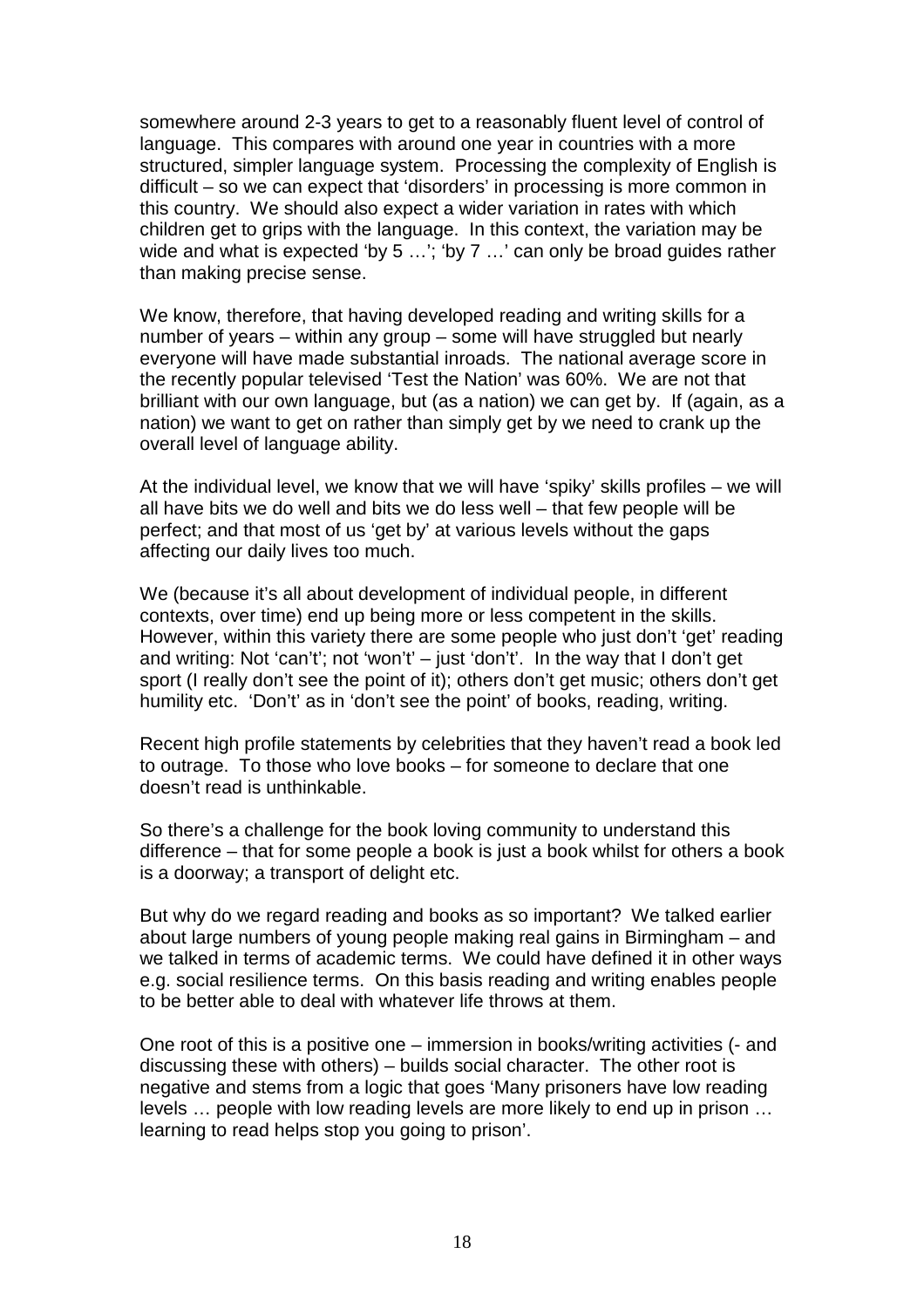We know that you don't have to be good at reading and writing to end up as a celebrity; or rich; or healthy; or happy … but we also know that those who are poor, unhappy, less involved in community activities etc are likely to be less confident readers and writers (from a national long-term tracking of a cohort of children born in the same week almost fifty years ago). It's not automatic  $$ but it's a strong probability – that there are strong links between reading/writing activity above a certain level and a wide range of social gains. This is why reading and writing is being so heavily pushed forward at the moment.

Certainly major national institutions, beyond schools and libraries, are promoting reading and writing as everyday activities for large numbers of people. (Examples would be large numbers of Richard and Judy's 2½m daytime TV viewers taking up books as a result of the programme etc).

Reading, writing and other creative activities that require the brain to accommodate different ideas, to imagine different things, to broadly sweep across some mental landscapes at one time and to focus intently on minute detail at others – all of this not only produces some resiliencies in terms of confidence, ability to think about things, having a store of possible halfanswers etc but also builds resilience for the future in terms of having multiple pathways in the brain so that if damage happens to one route the messages still get there by other means.

Just the very act of engaging with text can help to create this distribution of neural networks – but the simple (or sometimes not so simple in the case of the English language) technical skills of being able to read and write can only be a partial buffer to life. When the real problems come it may be not the functional abilities to read and write that save us, but the uses to which we have put those skills – the connections we have made between ideas from quite different sources; the extent to which we have knowledge distributed across a network not held in one power-centre; the capacity of systems to operate in different ways yet still get the required outcomes.

Much of what we have talked about so far has focused on the individual (alone or acting as an individual member of a group). Individual academic success; individual resilience … if one follows the 'independent operator' route does it lead us to 'books as escape; as solace; as refuge from the world' (rather than resilience to take part it in). Does 'reader' and 'writer' then imply 'isolate' – 'geek' – 'anorak' … the scribbler in his garret? Or does books and writing create reasons for people to come together. (As evidenced by events at this book festival). Are there communities of readers (beyond book clubs/readers groups); communities of writers (especially online?)? People who share and exchange books (even tenuously as 'book crossings'); writers who see themselves as part of a network across Birmingham? Or is all of this really a closed set of conversations between a closed group of people? – a reading and writing set – of little real relevance to the daily lives of people in most localities across the city; a set of literary activities that disconnect themselves from issues of housing, employment, health, safety, fly tipping/rubbish collection i.e. the strands of Birmingham's long term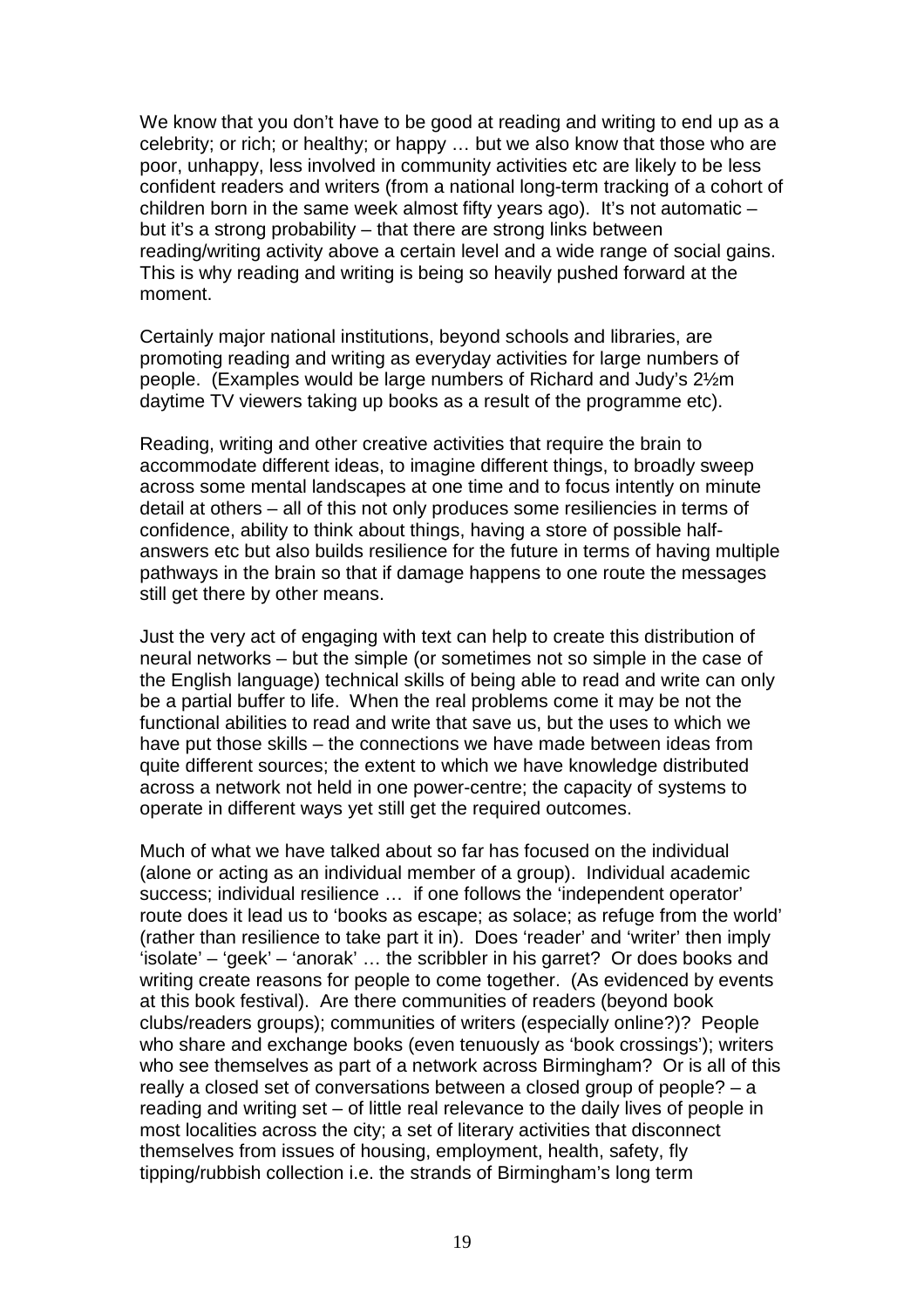community strategy, designed to bring about lasting change in neighbourhoods.

Is there a task to be done to create stronger links between some reading/writing/language activities and the broad concerns of community/neighbourhood improvement (without insisting that all new developments fit with specific aspects of disadvantage)? Does this include work to engage new sections of Birmingham; to be reading/writing 'evangelists'; to act as writing 'explorers' … etc? … and how far does this get beyond the 10-20 groups of 10-20 people (i.e. beyond 1 in 1000 adults) … and beyond those who (in a recent survey) acquire a book to appear more intelligent, to reach 'book usage' not 'book ownership' … to a position where language is seen as a lever for social improvement?

So to what extent, on the streets of Birmingham, are people already reading and writing? (Beyond schooling; beyond reading groups etc) – Simply using reading/writing as part of their everyday activity?

- $\triangleright$  In a survey of people on buses and in public places large proportions were reading (newspapers; books – and a surprisingly wide range of books – on a variety of bus routes i.e. not just those through 'literary' areas of the city).
- $\triangleright$  More books are available for purchase in the city than ever before, through a wide range of more geographically dispersed outlets (including now being able to buy books in post offices, in supermarkets, on trains). With more books being able to be bought cheaply (via 3 for 2 offers; second one half price offer; via internet sites; via an increased number of charity shops etc)
- $\triangleright$  People reported reading for a wide range of reasons (because it's there; through custom and habit; recommended by a relative/friend; author loyalty 'read all the others' etc).

Reading was alive and well in Birmingham – but what of writing?

It all depends on what you mean by 'being a writer'? Most people can describe the reading they are doing and describe themselves as 'readers'; whereas many people can describe the writing they do yet few would consider themselves 'writers'. Even writers sometimes find it hard to define themselves. Miroslav Holub, a poet, wrote a poem called 'Interview with a Poet'. It asks of someone who says they are a poet how they know that they are. 'I have written a poem' – so you were a poet; 'I shall write another poem some day' – so you'll be a poet in the future etc.

Is a writer only really 'a writer' when they are actively writing? Or when they have work published? (And where does that leave people who publish their own work on the internet? Or who write blogs that have wide and consistent readership?)

Or when they are known as writers. (I have written something – it has an ISBN number – copies are in the library and it's referred to in other books but I'm not known as a writer). What about the artist who has assembled a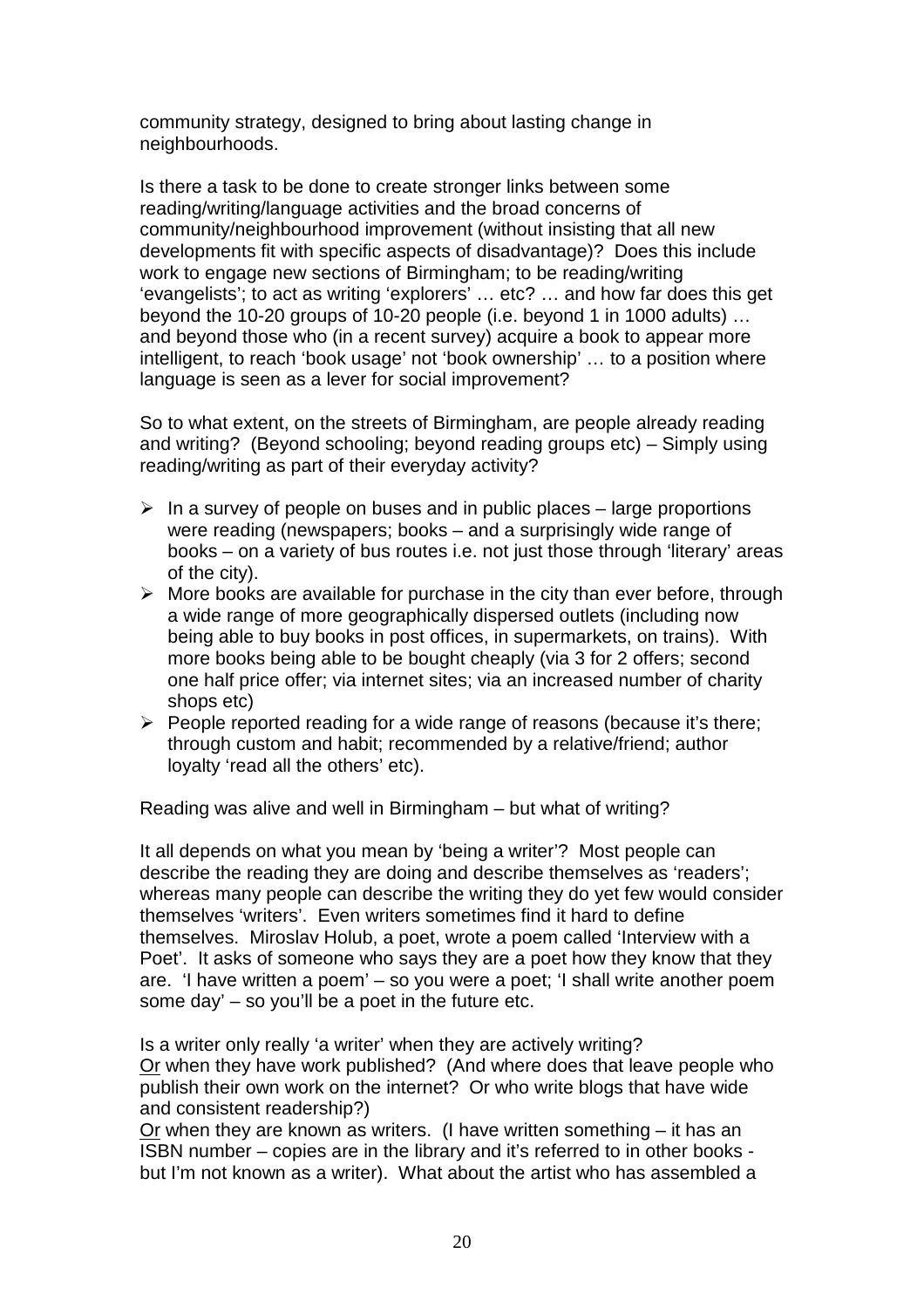novel from collages of fragments of text cut from 1960s women's magazines (yes, because he word processed the story first then used the 'found text' to create the printed version)?

Or when they make a living from their writing? (Which most writers seldom do, needing to be teachers/librarians/civil servants etc as a main occupation). Or are people writers simply when they define themselves as a writer – and, in this sense, the number of 'writers' is increasing as publications take more space for readers' contributions, or where (as with local history) readers contributions are the main focus, or where travel guides/websites are increasingly written by readers who have 'been there; done it; here's the top ten tips'.

And what of those whose job it is to write all day – people like public service officers turning out reports and minutes of meetings; or key people in voluntary and community groups? In what sense should they be seen as writers? One idea we had a couple of years ago was to see if there was any value in linking such 'writing officers' with 'established writers' to se if either could gain anything from the other. We didn't take it very far but maybe it could have led to annual plans in the style of James Joyce (… one year in the life of Birmingham seen through the eyes of a fictitious resident …); or minutes of meetings written up in the style of Beckett's 'Waiting for Godot' ([Two people meet]: "Shall we change things?" "Yes, let's change things." – [Nothing happens – Next day: same two people meet]).

And do shifting cultures mean that what counts as 'real writing' shifts and changes, that writing fashions come and go. What is dismissed as 'personal scribble' at one time becomes 'accepted writing' at others. If at the moment we are seeing an 'express your inner hurt' trend – via daytime TV/Oprah Winfrey encounters – leading to an increased number of books written by people who had difficult childhoods – when does simple personal therapy writing become 'literature'?

If so many people are expressing themselves, via weblogs, (a new blog every second in this country) and via emails how far does this stay at the 'lowest' levels of gossip about others/insults about enemies/'dear diary' drivel – and when does it become elegant; highly readable; valuable etc – and who would know amongst the mass of slush that's out there? Is there a need for interpreters, sifters, pointers-and-guides-people who will pick out nuggets from the riverbed and set them aside for people to view if they wish – not as the traditional editor/critic function but more as a 'look at what's out there – isn't this bit interesting' function. Not spotting the professional writing that can be potentially selected for publication, but loosely sifting already published interesting writing from the rest.

All of this, of course, is highly value-laden. What counts as 'interesting'? Who decides what is worth listing elsewhere? Remember - what was once dismissed as everyday 'jottings' through the Mass Observation exercise now forms a valuable archive of historical/social material.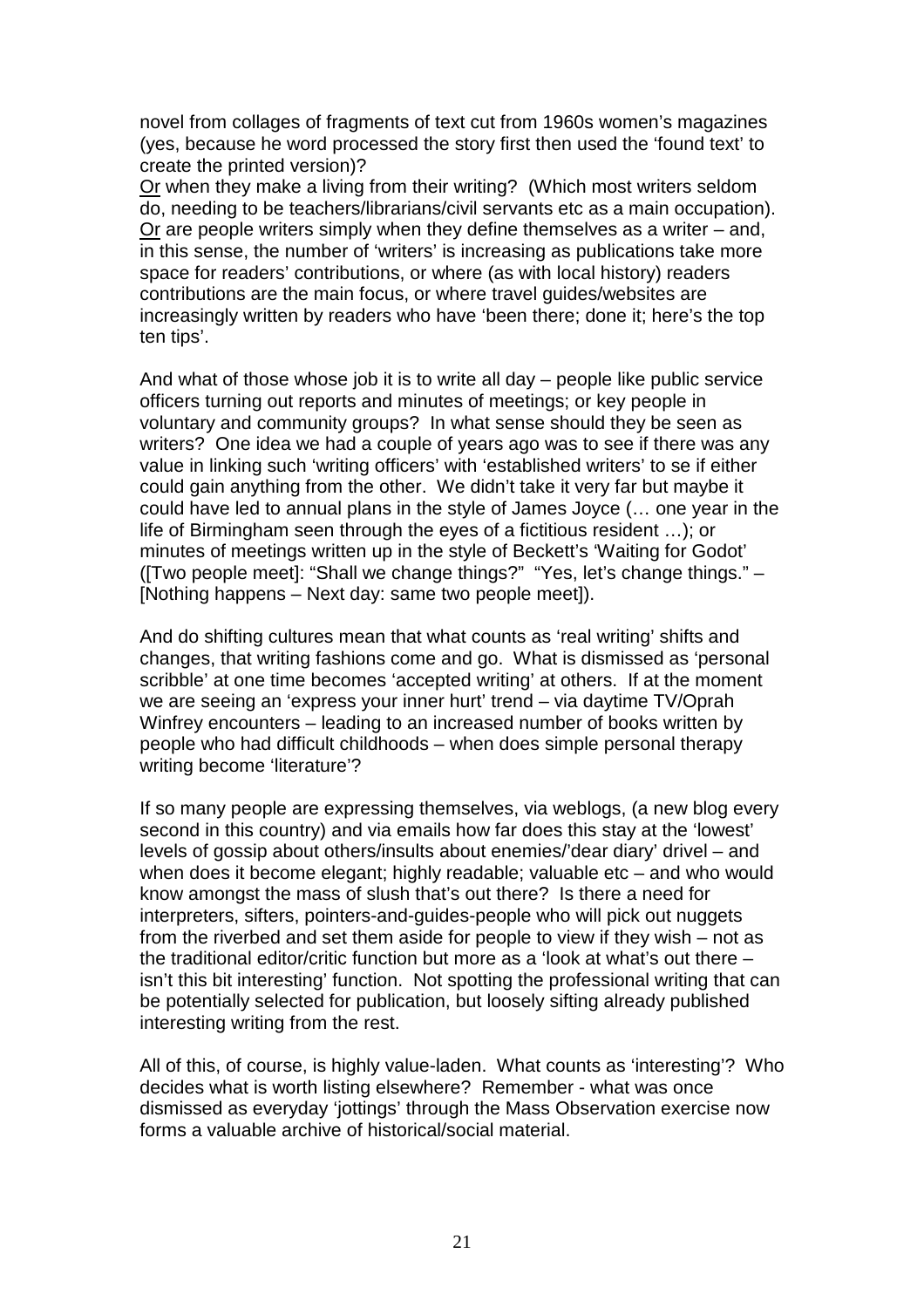If writing is so democratised that anyone can contribute anything are there any 'authoritative' versions of content?

One classic example of this is Wikipedia – an online encyclopaedia written and edited by its users – all part of the 'we set up a framework: you populate it with content for us'. But what if some of the content is inaccurate – who moderates content when it is open for anyone to contribute whatever they think is correct? Are the views of the 'amateur' as valid as those of the 'expert' in a democratic writing community? Is it enough to say that any content will automatically be read and commented on/corrected by other usercreators? If you follow the logic put forward in 'The Wisdom of Crowds' (by James Surowiecki) then you can believe that mass content from 'amateurs' will collectively give a truer answer than elite content from 'experts'.

If writing has become more 'sexy' and more democratic/popular then can anyone be a writer – no matter what the quality is like?

In all of these judgements about whether some writings are more worth having than others … is there an optimum amount of writing/writers that Birmingham 'needs'?

In the city at the moment we have yet another triangle of activity:



There is a recognised cohort of 'Birmingham writers' active in the city at the moment. There is a larger than ever number of people taking part in writing classes and workshops. What needs more strength, and attention, is the bridge that enables talent amongst 'everyday writers' to be supported and challenged – the creation of future writers through the disciplines of authorship.

Even when each of the three layers is as strong as it gets, we have to think about creating the links between the layers – what encourages people to move to another level; and guarantees them support.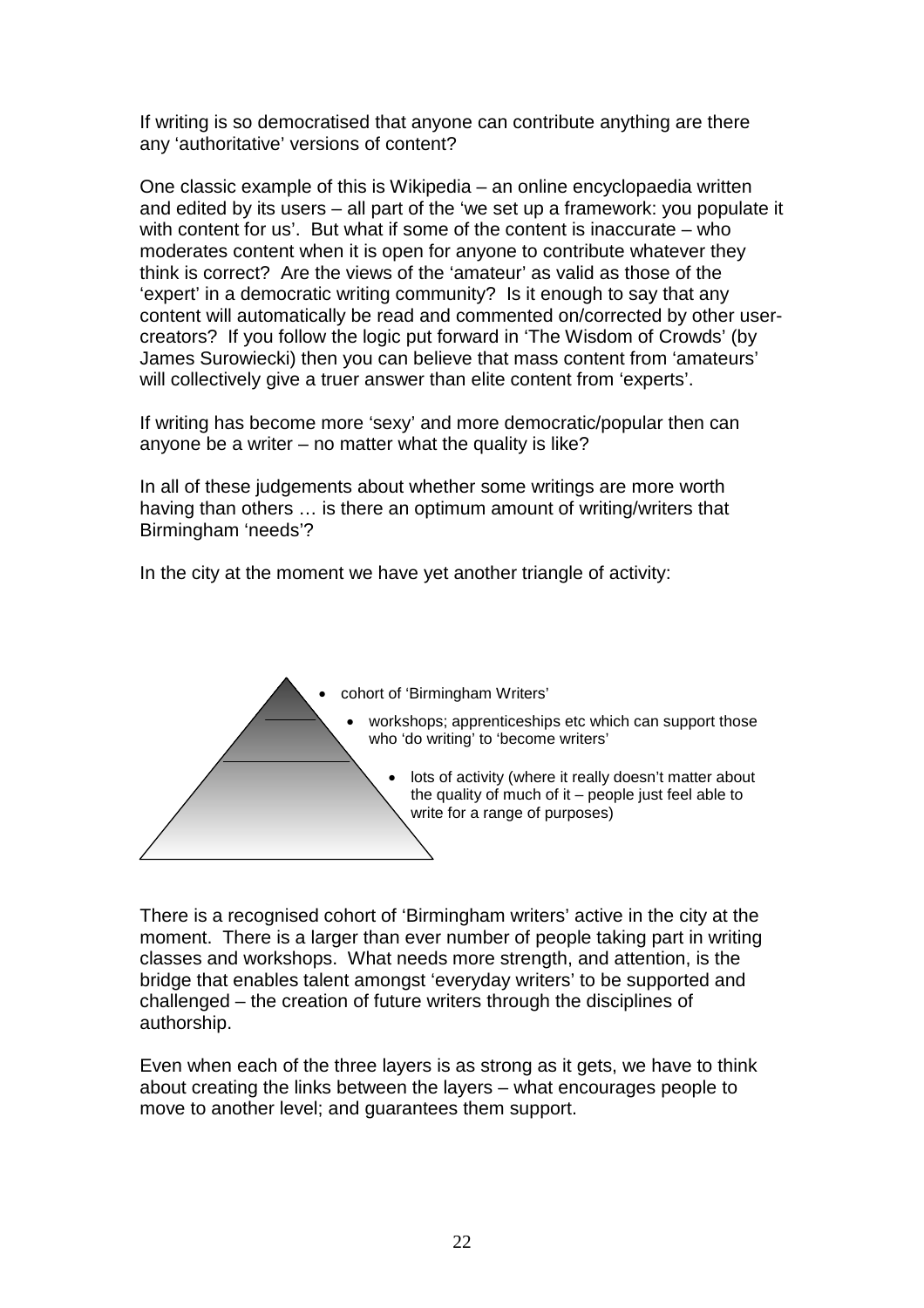Considering what counts as 'recognised' writing; setting out triangular hierarchies as above moves us on in considering selection, censorship and other difficult areas.

Maybe an answer, and one that Birmingham needs to give more attention to, is the creation of the capacity of self-criticism in all those writers on the bottom section of the earlier triangle. The creation of a wide awareness that there is a difference between writing that is 'just done' and the necessity to think about constant revision, restyling, further rewriting, that brings in the craft skills of 'being a writer'. This requires the encouragement of people who 'just write' to 'be writers' and to create many more outlets for the craft skills to become more widely known, able to be practiced and scaffolded/apprenticed/ mentored. This means thought being given to a balance between fostering writing and encouraging a level of discipline amongst people who want to write for a purpose beyond themselves. If there is the same volume of activity given over to this 'writer development' as to reader development then we would see much more writing done in public than we do at the moment. There would be much more of a culture of writing – writing families, writing communities etc as well as writing individuals. People would exchange pieces of writing as easily as they exchange books (and would feel as comfortable commenting on each other's writing as they feel easy about opinions on books). Writing would be more of a community (i.e. out-in-theopen not necessarily 'communal') activity than it is at the moment and maybe we would be creating a wider and more substantial range of Birmingham writers than already exists at the moment.

Coming towards the end of this talk I'd like to try to pencil in some of the connections that have been made. We have, earlier, tracked developments through some social leaps:

- 'writing' era, where people turned up to hear the expert/interpreter/priest/lawyer expound on what life was about – people listened to others; there was a hierarchy; rules were clearly listed; belief systems were enshrined in the rules and regulations etc.
- 'printing' era, where there was consumption of ideas through mass reading (hinging on literacy); where discussions of other people's ideas took place; with the educated contributing sufficiently to the pot of ideas for there to be a general Enlightenment; reformation/revolution of ways of thinking about the world and people's place within it; people having to decide for themselves in times of uncertainty
- towards a 'digitised' era, where the populous are equal producers and consumers; where expert/authority can be bypassed; where fragments have to be sifted and judgements made about 'value'/'worthlessness'/'transience'/'significant' and son on.

Linking this to the ideas about brain development and brain capability being structured and renovated by styles of use – we need to recognise that we now have a mass of (in general) younger people whose exposure to different ways of communicating means that they are not just more familiar with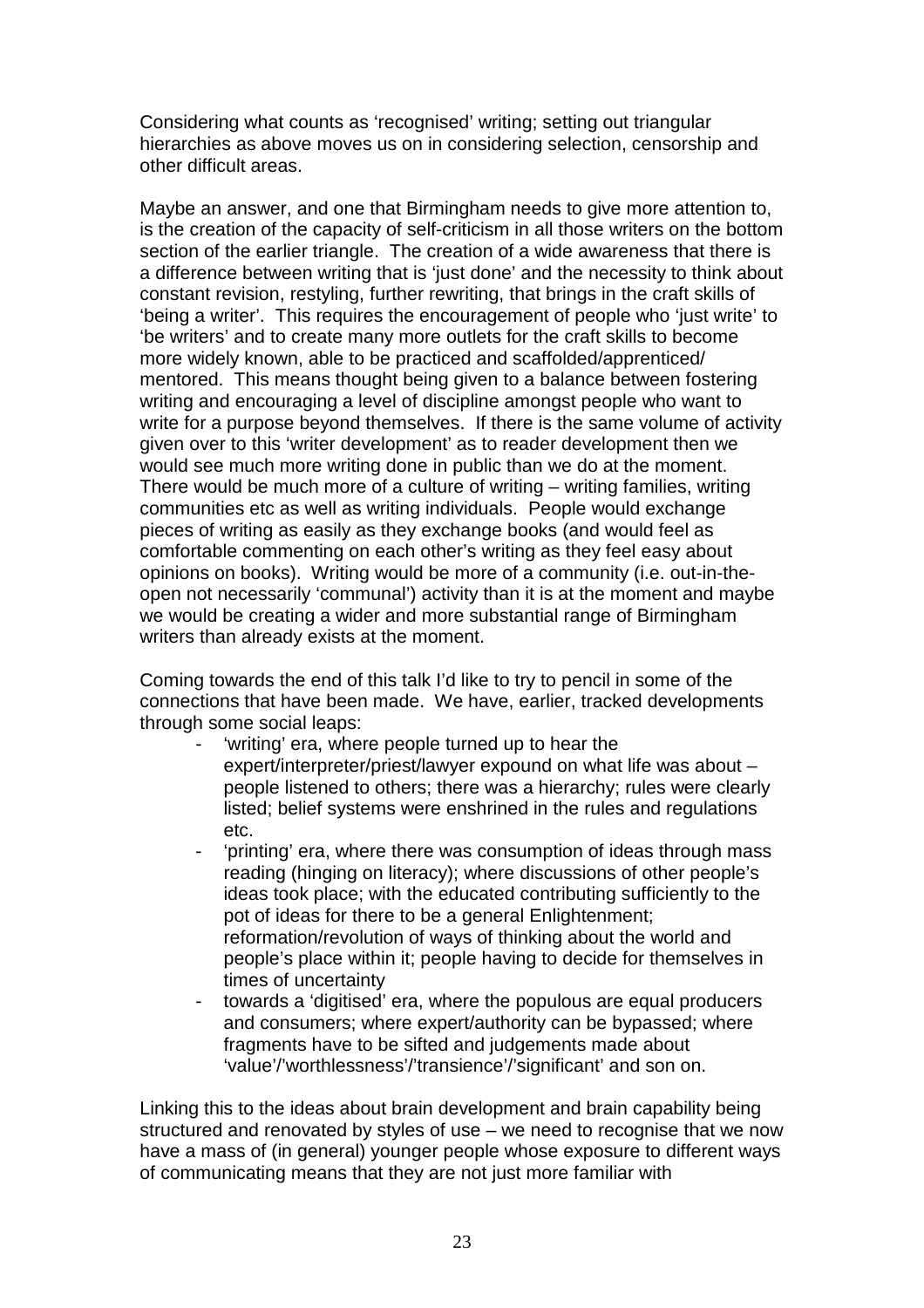technologies; not just speakers of a technical language/users of abbreviations and codes; not just people who act differently in response to single incidents (I look in a dictionary – they google for meanings; I will visit a station to pick up a printed railway timetable that shows me the theoretical times for trains to London – they visit a website linked to the real-time arrivals and departures board at the station and read off the real situation).

Once this 'new-style-of-thinking' mass becomes a critical mass then will we slide forward into the possibility of new sets of ways of seeing the world and the place of people in it – a digitised enlightenment? – a new set of ways of being and thinking? (Or will it all sink back down as ecology takes over – as the environmentalists prove to be right all along)?) And will it increasingly be the case that 'bookish' enthusiasts will no longer understand the new concepts, will be unable to spot the new possibilities – and 'getting books' won't be a big emphasis. The new emphases will be on creative thinking; seeing relationships; systems-change; open-operations not closed-operations; loose frameworks ('colour it in your own way') not prescribed recipes; and so on – but still with a requirement of sophistication in being able to produce and consume text i.e. reading and writing still being crucial underpinnings to progress.

**\* \* \* \* \***

So, finally, at the end of the last stroke of midnight – on the last echo of 'now' – do we end up concluding:

- $\Box$  that although reading and writing appear to have a long history, on a world scale are we still newcomers to this communication – stumbling beginners who have so much further to take it all?
- $\Box$  that younger people may be more familiar with a wide range of forms of communication – whilst schools focus more on certain traditional forms.
- $\Box$  that whilst reading/writing may begin to appear outmoded by technology, use of that technology still relies on higher level functional literacy skills. We also may need to remember that current 'new' technologies (all this anyone putting anything on the web) may soon implode under the weight of the trivia that it is being increasingly asked to carry; or that it may, itself, soon be replaced by a whole new technological 'unknown' with a set of new options for reading and writing.
- $\Box$  that there are now sufficient ways to scaffold the original production of text (predictive text; writing frames; spell checks etc etc) for the emphasis to be put on the skills of drafting and redrafting, designing flow and shape; selection and discarding; linking ideas and fragments i.e. the skills of 'being a writer' rather than functionally 'doing writing' – the notion of 'composing' (as in bringing a wide range of things to bear on a basic set of notations to produce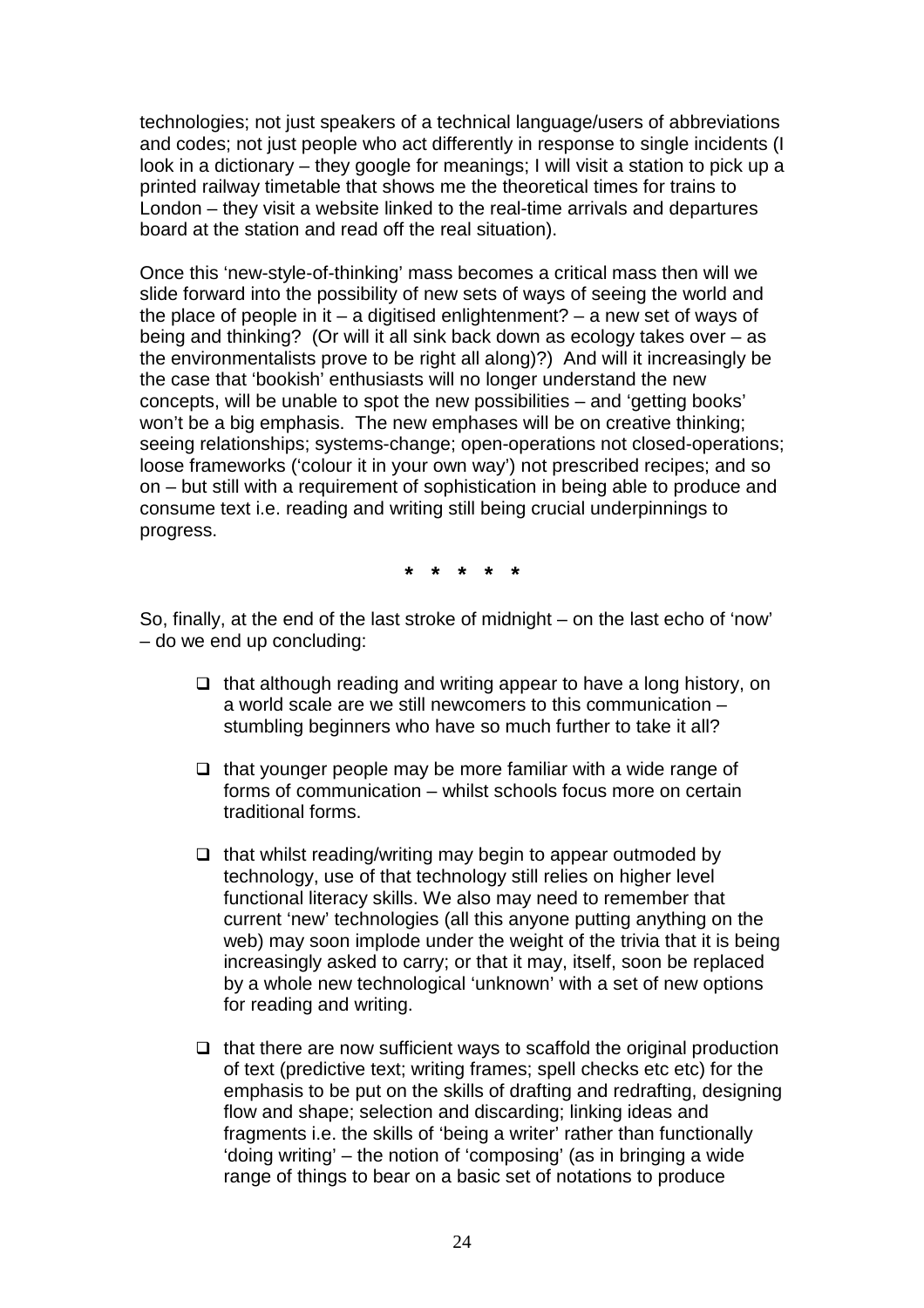something that has style, rhythm, melody, emotion …). Maybe we need to reinvent the word 'compositions'.

- $\Box$  that reading and writing may simply be a means to a number of ends (e.g. social and intellectual resiliencies) that can be reached in other ways, rather than being ends in themselves. The capacity to read, write and communicate (at least to a level of adequacy) accelerates progress towards those ends. Reading and writing, for most people, are some of the best tools we have for this resiliencebuilding at this time – but other tools may work better for those people who simply do not 'get' books.
- $\Box$  that the production and consumption of reading and writing can be done in ways that open up society or can close it down. Reading and writing could be for the many or for the few – and we have reached a stage where it is increasingly open to nearly all, with all the disagreements about values, cultures, purposes etc that come with this; and a need to resolve such disagreements without closing things down.
- $\Box$  that, although they bring great social gains, we shouldn't overestimate the power of reading and writing. Despite all of our reading; despite all those millions of words written; despite all that had been spoken of and listened to – was any of it of real value, or was it a facet of activity that barely mattered, when tested by hurricane floodings of cities; by genocides or wars; by daily inhumanities and indignities – or was the capacity to read, write and communicate so fundamental to the thinking patterns of people that it was, in reality, part of the solutions in the face of overwhelming events?
- $\Box$  that whilst reading holds a privileged position in our culture, reading relies upon the quality of writing – with which we have a much more ambiguous cultural relationship. Writer/writing development deserves more attention; as does oracy. Although 'speaking' skills have made a bit of a resurgence recently, the real power of storymaking and storytelling have yet to be fully realised in a modern context dominated by text, abbreviations, lists, PowerPoint presentations etc – and I'm thinking here as much of the untapped power of telling factual stories (e.g. the 'story' of Birmingham's recent developments) as the entertainment value of 'fictional' storytelling.
- $\Box$  that Birmingham can do more to encourage more people to do more writing (of all kinds, at all ages, for all purposes) and could give more thought to the structured 'scaffolding' support that people might need in order to go on to further develop specific writing skills; that there should be ladders and escalators to assist people to move from 'doing writing' to 'being writers' – and that these are